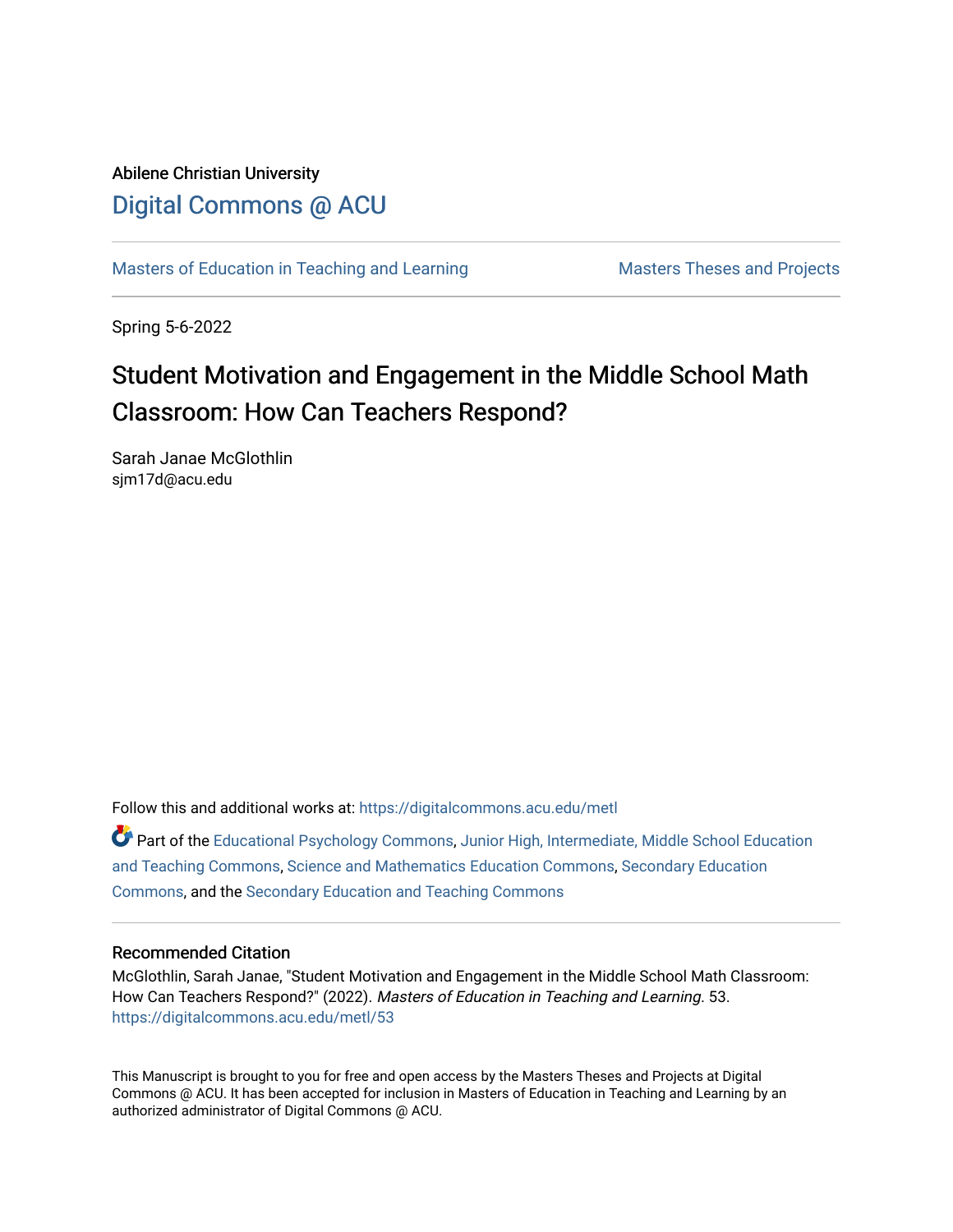## **Student Motivation and Engagement in the Middle School Math Classroom: How Can**

## **Teachers Respond?**

Janae McGlothlin

Abilene Christian University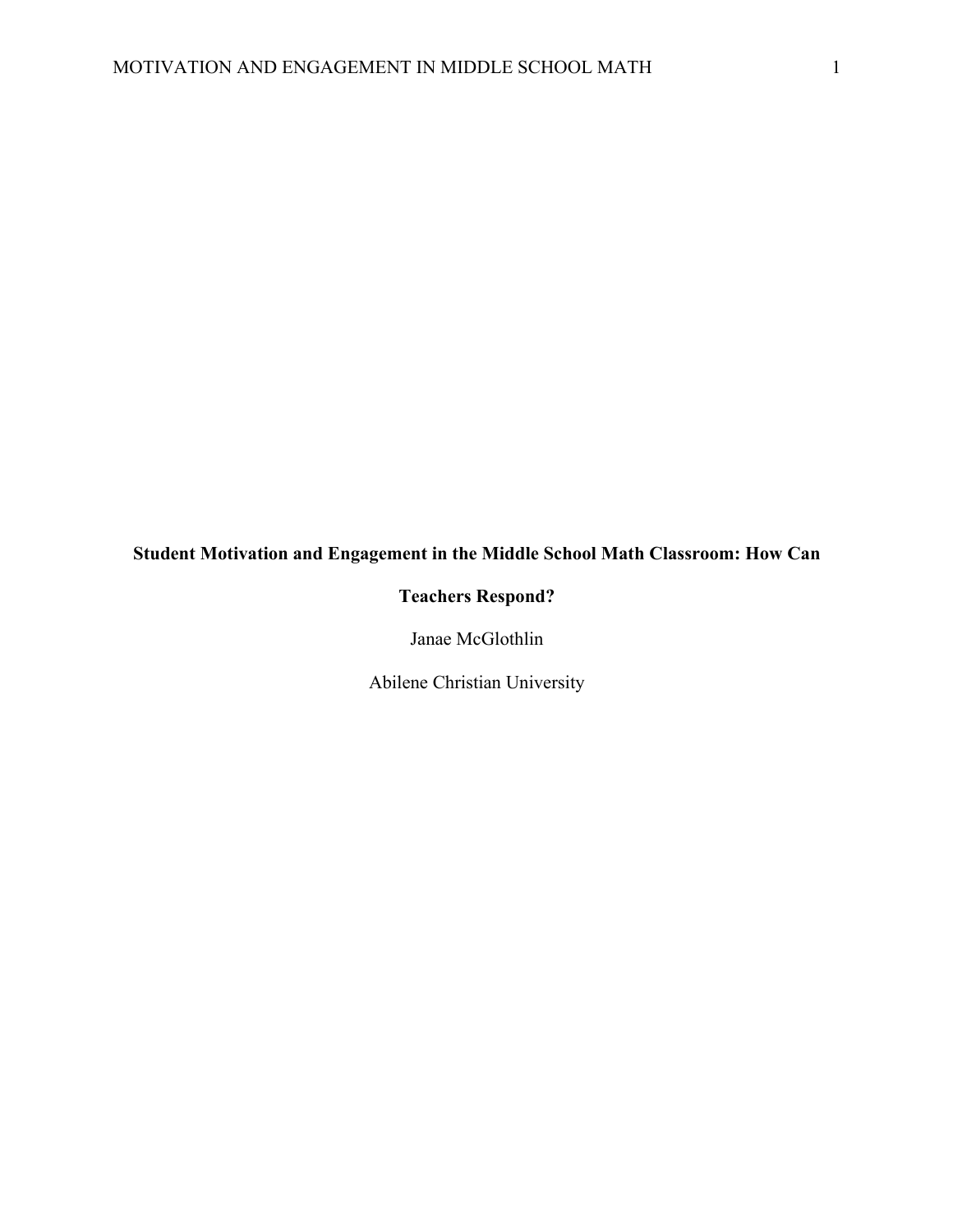#### **Abstract**

This study investigated the factors that contribute to and take away from middle school students' active and meaningful participation in math class. The study also sought to gather students' opinions and ideas for how their teachers could better engage and motivate them in the middle school math classroom setting. Using surveys, student interviews, and a teacher focus group, the researcher gathered and coded data via the constant comparative method and identified the major themes of intrinsic motivators, extrinsic motivators, distractions, and impacts of COVID-19 as key factors. The study also generated the concepts of teacher assistance, lesson style and activities, and incentives as students' suggestions for teacher responses.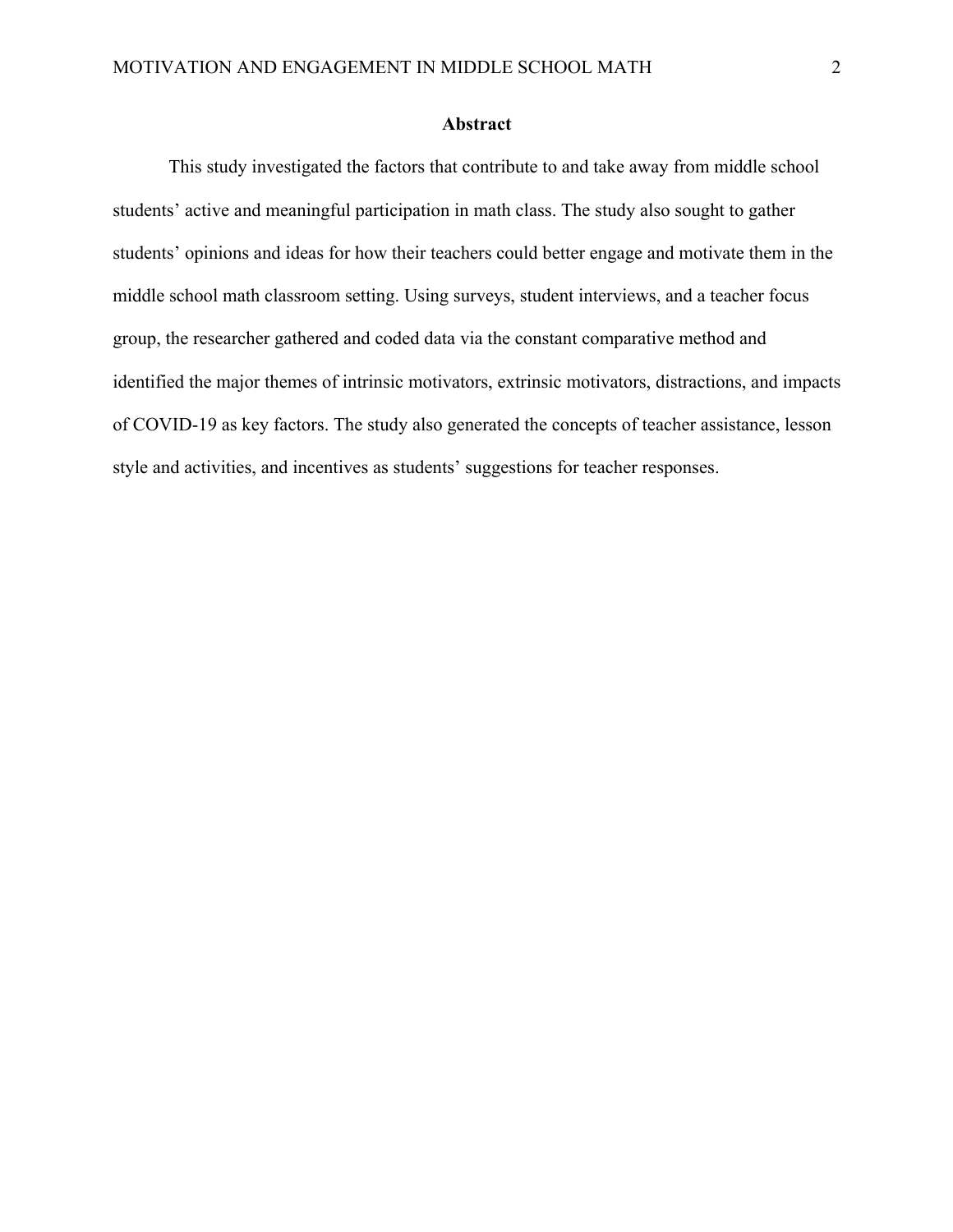# **Student Motivation and Engagement in the Middle School Math Classroom: How Can Teachers Respond?**

On one side of the room, Cooper (all names have been replaced with pseudonyms) sat, working diligently at his desk and happily placing his assignment in the turn in tray when he finished. Just a few seats away, however, Josh rolled his eyes and flung a pair of scissors into the air, uninterested in determining the slope of graphs after a lesson that I had eagerly planned and taught. In front of him, two students hadn't touched their papers since they had received them five minutes prior, one with a blank stare on his face despite multiple redirects and attempts to help, and the other distracted by her friends. Somehow still, Maria and Annie worked together, helping each other find their own "aha" moments that thrilled my teacher heart. As the class left the room, I thought about the stark contrast between my students. How were all of them so vastly different in their motivation and engagement in math? What made some of them invested in their work and others not at all? I wanted them to enjoy our class, to come alive in the problemsolving process and fall in love with (or at least better appreciate!) the wonder of math. With some, I felt encouraged. With others, I was stumped. Even the smallest bit of work seemed almost impossible to pry out of them. There had to be some way to motivate them, some way to get them engaged, something that I could do to help them as their teacher. I just needed them to help me find it.

#### **Purpose**

When I noticed the issue of student motivation and engagement in my year-long clinical teaching placement, I knew it was an opportunity for meaningful action research. This was prompted further after my cooperating teacher mentioned that the number of students who struggled in this area seemed even greater than usual this year. I wanted to dig into the roots of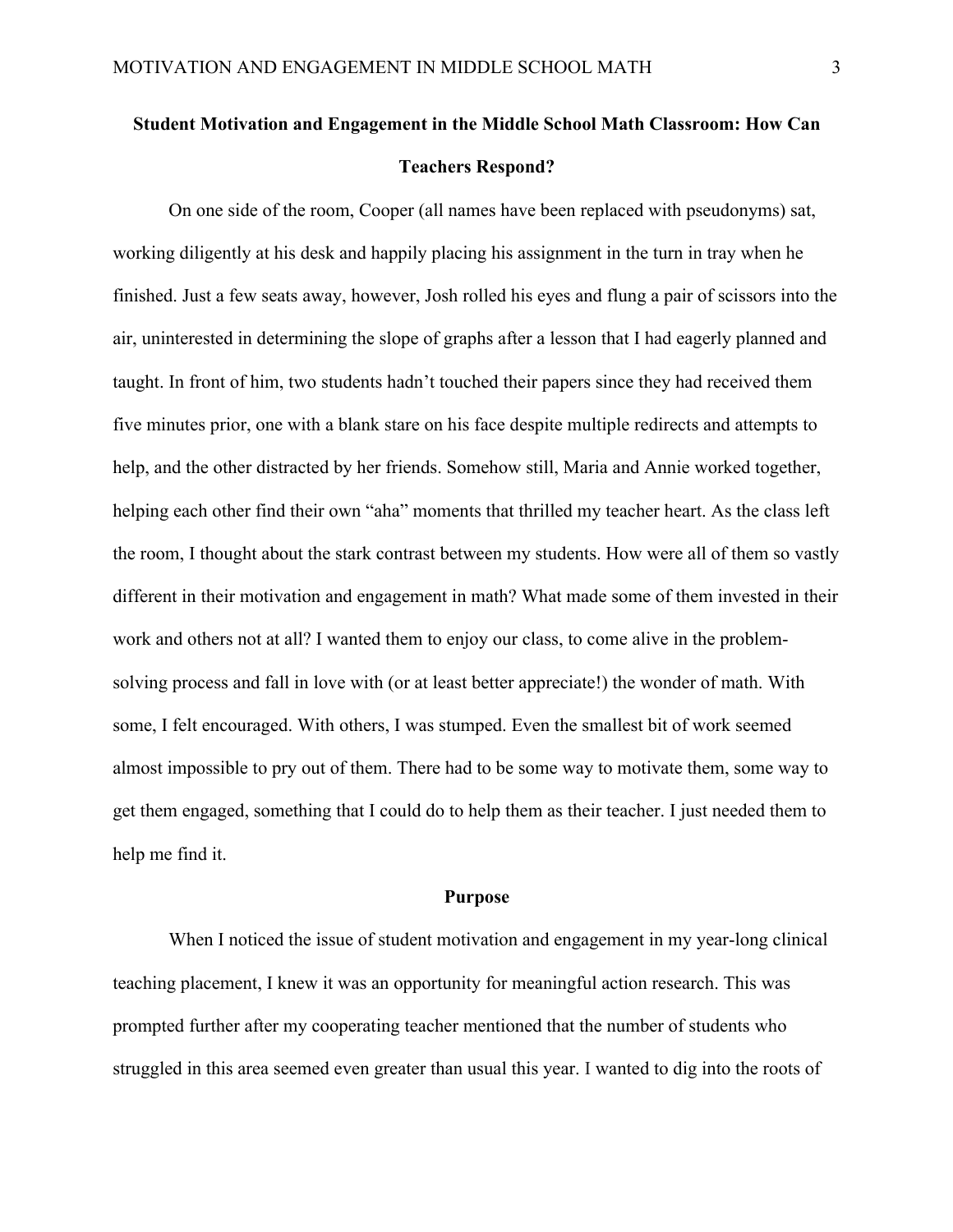our specific students' motivations (or lack thereof) for math learning--particularly in the context of a school year heavily influenced by COVID-19--and how they wanted to see their teachers respond to this with instruction and encouragement. In hopes of finding these insights through my study, I posed the following research questions:

**Question 1:** What factors influence students' motivation and engagement in a middle school math class?

**Question 2:** What are students' perceptions of what could be done by teachers to increase student motivation and engagement in a middle school math class?

This study took place while I was a graduate student completing a year-long clinical teaching placement at Carnes Middle School in a West Texas city of approximately 123,000 people. Carnes, one of four public middle schools in the district, serviced just over 900 students in grades 6-8. Of the student population, 43.1% were White, 41% were Hispanic, 10.5% were African American, 4.2% were multiracial, 0.8% were Asian, and 0.4% were American Indian. Sixty-nine percent of students were identified as economically disadvantaged, and 57.2% were considered at-risk. Almost 2% of the students were part of the bilingual/ESL program, 11.9% were gifted and talented, and 15.3% participated in special education. My specific placement was in three eighth grade math and four eighth grade algebra classes filled with a variety of these students.

#### **Literature Review**

Teachers and researchers alike agree that student motivation and engagement play critical roles in a child's schooling. These elements have distinct differences, although they are closely related and intertwined within the learning process. Martin (2021) identified motivation as "students' energy and drive to learn and to work hard at school" (p. 1) and engagement as "the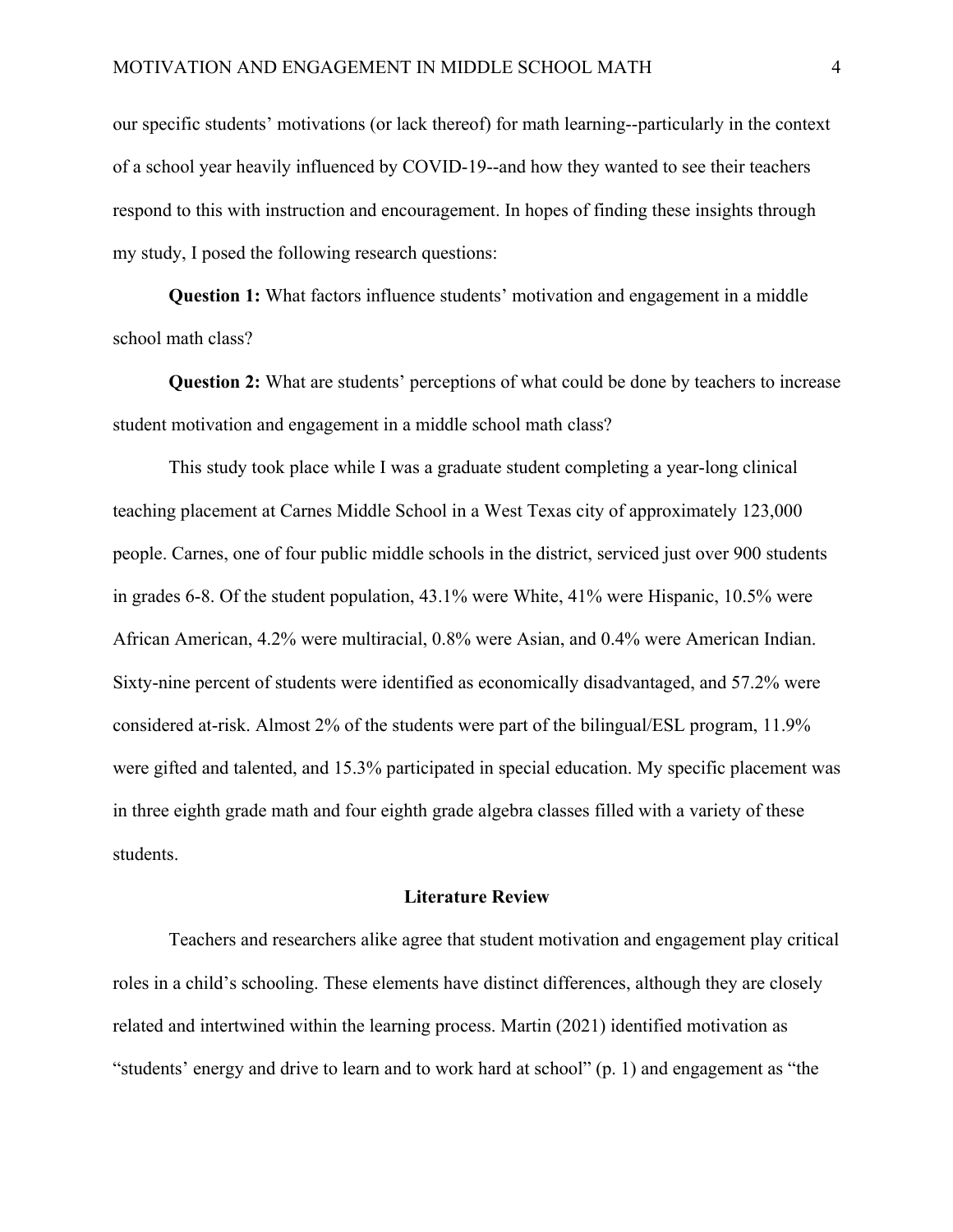behavior that reflects this energy and drive" (p. 1). Essentially, a student's engagement is the outward expression of his/her motivation. A wide range of studies have been conducted over student motivation and engagement, with many seeking to identify the intrinsic and extrinsic factors that affect these variables. Wilkie and Sullivan (2018) asked 3,500 Australian middle school students to share "their one wish for learning mathematics" (p. 236) in an attempt to better understand their motivations and aspirations for math education. Among the externally motivated wishes that the students mentioned were engaging, creative, and meaningful tasks, greater levels of challenge, and more collaboration. The students' internal motivations and wishes related to a desire to understand math more, to compete with other students, to perform well, to get good grades, and to enjoy math more and experience less stress from it. In another study, Nardi and Steward (2003) interviewed middle school students and named several sources of their "quiet disaffection" (p. 346) for—and lack of motivation and engagement in—math. These sources included irrelevance of the subject, limited opportunities to collaborate, little encouragement to explore alternate ways of solving problems, lower confidence/heightened anxiety, and a lack of personalization and differentiation.

The struggle to get students to actively participate and maximize their learning during class is an issue many middle school teachers experience. A decrease in educational motivation and engagement is a common characteristic among adolescents, especially within the subject of math. A history of research has shown that students' motivation for learning math decreased as they entered middle school and progressed into the upper grades (Collie et al., 2019), particularly in females (Jacobs et al., 2002).

Prior research and theory have indicated a need to focus in on the classroom teacher's role in student motivation and engagement. Reeve (2012) used the theoretical background of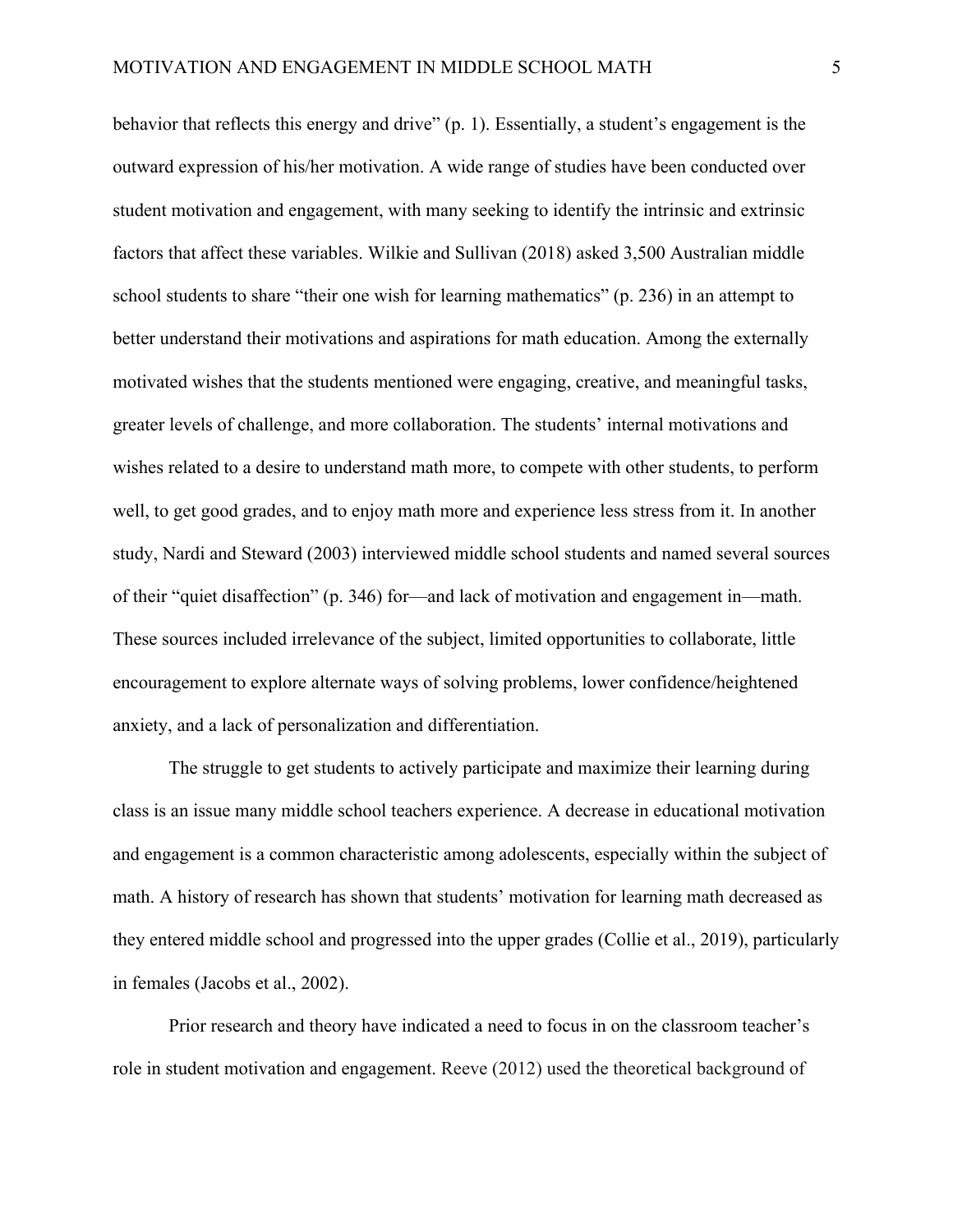self-determination theory (SDT) to assert the importance of teacher-student relationships in increasing student motivation and engagement. According to SDT, all students "possess inherent growth tendencies… that provide a motivational foundation for their high-quality classroom engagement and positive school functioning" (p. 152). The role of the teacher, then, is to nurture a classroom context and provide support that utilizes these "inner motivational resources" (p. 152) to help students actively and meaningfully engage in class.

Ample research exists connecting positive teacher qualities to increases in student motivation and engagement. Özkal (2018) concluded that motivational support provided by teachers increased student emotional and behavioral engagement and decreased emotional disaffection in middle school math classes. Umarji et al. (2021) found that teachers who exhibited a care for their students at the beginning of the school year increased their students' motivation to learn math by the end of the year. Muller (2001) further determined that the quality of teacher caring was even more critical for students who were identified as at-risk. Less research has been done, however, on what exactly the positively motivating and engaging qualities of math teachers are. Kiefer et al. (2015) indicated that teachers who had a positive impact on students' motivation, engagement, and school belonging were those who upheld respect in their classrooms, emphasized the relevance of their subject, attentively monitored student and class learning, held high positive expectations, and were involved inside and outside the classroom. Aside from this, little research exists linking specific teacher qualities and actions to student engagement and motivation.

Finally, students' motivation and engagement, as influenced by their teachers, have effects that extend beyond the affective level, stretching to impact their academic achievement. Semeraro et al. (2020) explained that a positive teacher-student relationship mediates one of the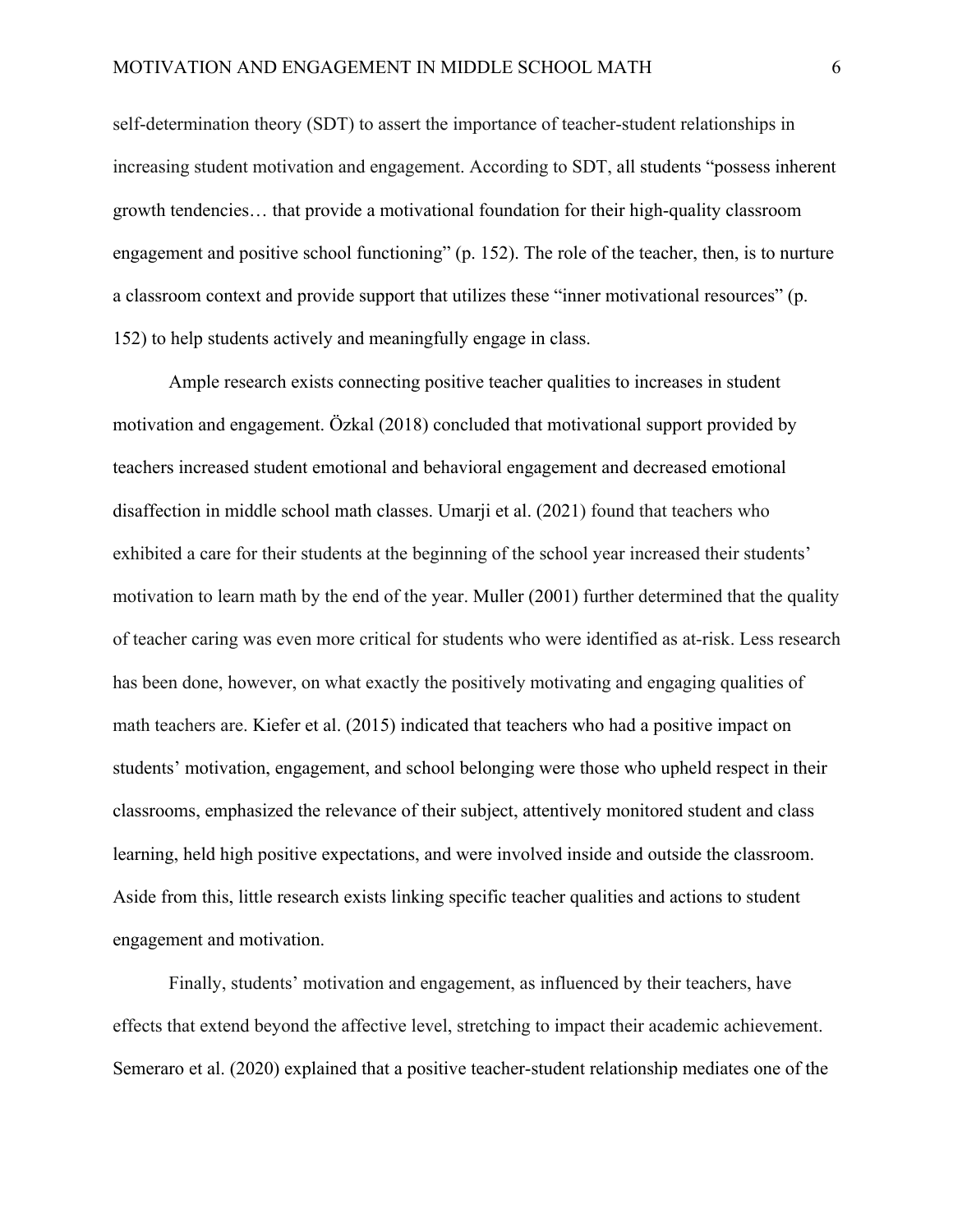factors affecting student motivation and engagement in the math classroom: math anxiety. In many cases, when a student's math anxiety is reduced, his/her academic achievement improves. Thus, in the case of a student who isn't motivated and/or doesn't participate due to math anxiety, the encouragement of a teacher can indirectly improve his/her academic performance (Semeraro et al., 2020). Cantú Ruiz (2012) also concluded that high expectations increase the motivation of middle grade students, thereby improving their participation and performance in class. In sum, when student motivation and engagement increase by way of teacher support, academic achievement typically follows.

Drawing from the foundations of prior research, we know that greater teacher support improves student motivation and engagement in the math classroom, but what does this look like practically, and what do students themselves have to say about it? This study allowed me to explore motivation factors in a specific classroom, gather ideas from the students about ways to fix lack of student engagement as a classroom teacher, and adjust instruction accordingly. In addition to serving a purpose for one classroom in particular, this study adds to the existing body of research on middle school students' motivations and engagement in math classes (along with the role of the teacher in it) with the additional element of COVID-19 and its effects as a new finding. While prior research has addressed students' motivation and engagement in the middle school classroom, little information exists on students' opinions of how they would like to see their teachers respond and engage them in math. This study adds the valuable input of students on this topic to better equip teachers in their instruction.

#### **Methods**

This action research study took place in an on-level eighth grade math classroom. I began by administering a survey that assessed the students' varying levels of motivation and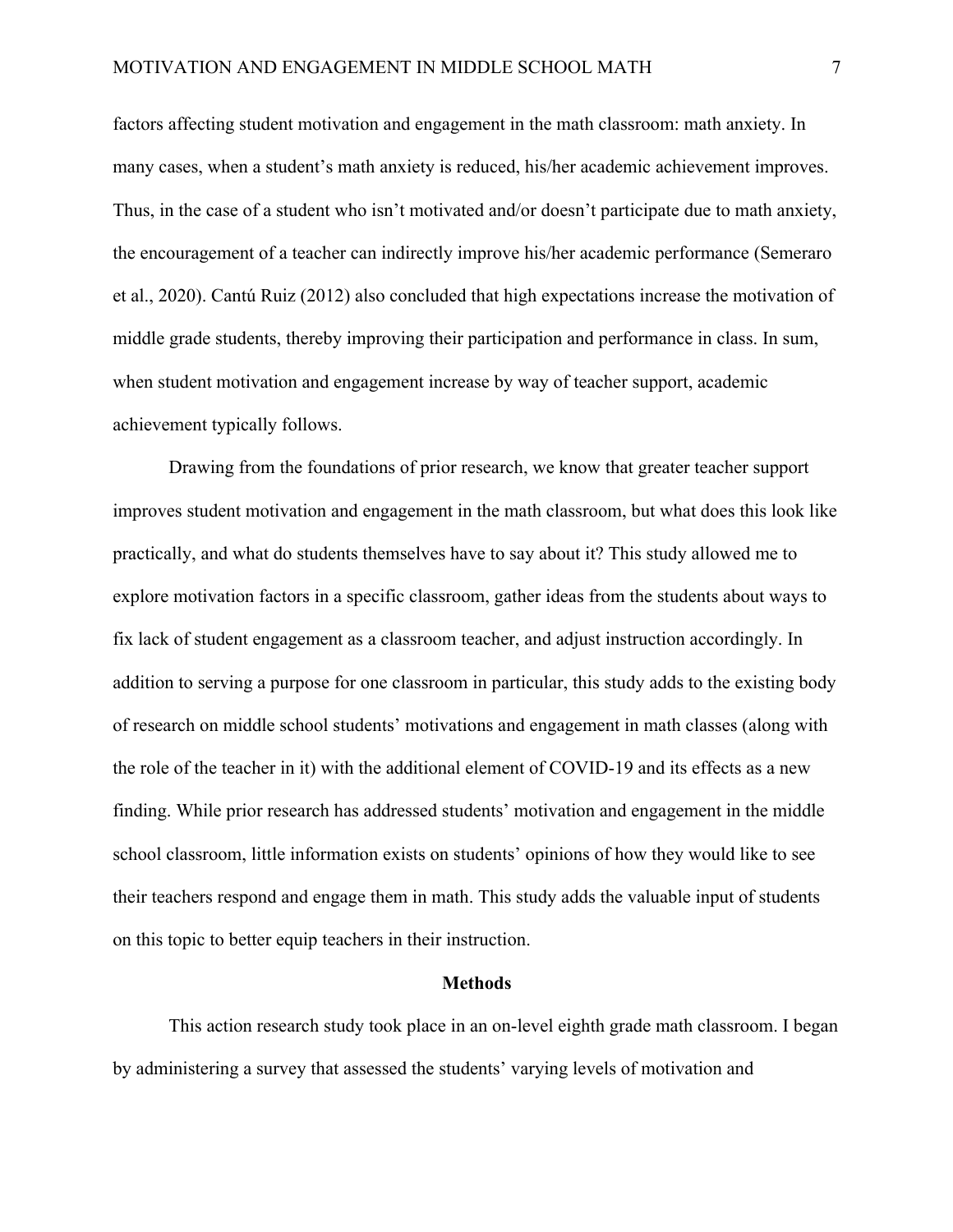engagement in math. I then conducted interviews with a sampling of these students and a focus group composed of math teachers from each of the grades at Carnes Middle School. Forms of data analysis included the constant comparative method (Hubbard & Power, 2003) and leveled coding (Tracy, 2013).

#### **Participant Selection**

Seeing as it was the inspiration for my research and contained students of a variety of motivation and engagement levels, I chose our sixth period eighth grade math class as the focus for the study. The class contained 13 males and nine females between 13 and 15 years of age. Five students were identified for special education, and two qualified as English language learners but were mostly fluent. Eleven of the students were Hispanic, six were White, two were Black/African American, one was Hispanic/White, one was Hispanic/Black/African American, and one was Hispanic/American Indian/Alaskan Native. The classroom teacher was a White female.

I introduced the study to the students and their families by sending home a parent information letter and consent form as well as a student assent form. All 11 students who received permission and assented to participate completed the surveys, with six moving on to the interviews.

Recognizing that some of the students could struggle to identify and/or verbalize their motivation and engagement, I also consulted the perspectives of some of the math teachers at Carnes. During a weekly vertical team planning period, I explained the study to the teachers who were present and invited them to participate in a focus group during the following week's meeting. Those who were interested attended the meeting where they signed a consent form and contributed to the interview. A total of seven teachers participated in the focus group: three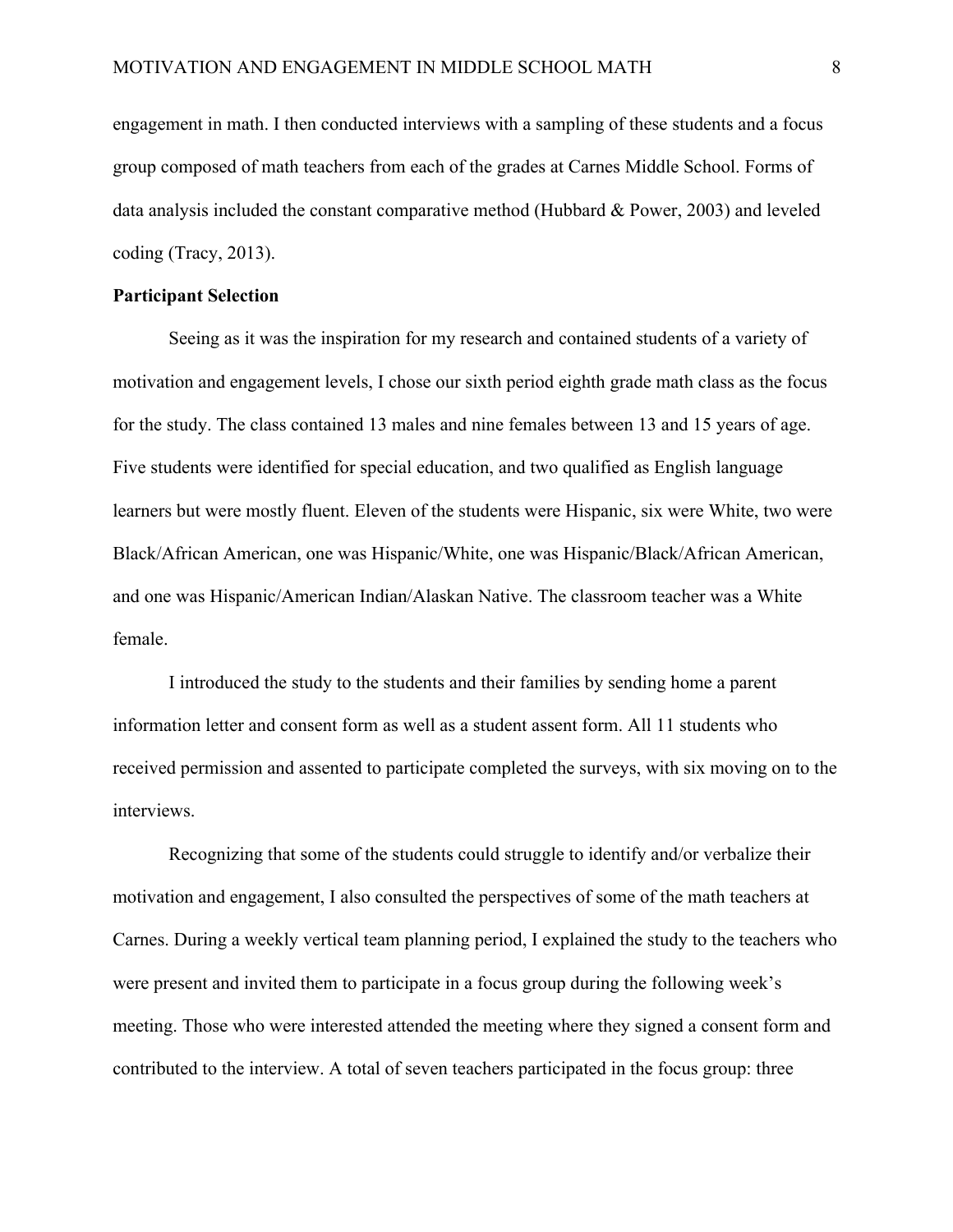White female sixth grade teachers, one Hispanic/White female sixth grade teacher, one White female seventh grade teacher, one White male seventh grade teacher, and one White female eighth grade teacher. Two other teachers could not make it to the meeting but asked to contribute alternatively. One of these, a White female eighth grade teacher (who also served as the cooperating teacher of the classroom in which the research was conducted), completed an individual interview with me. The other, a White male eighth grade teacher, answered the interview questions via email.

#### **Data Collection**

Data was collected over a period of approximately three weeks, then triangulated (Hubbard & Power, 2003) to reinforce key findings. First, all participating students completed the Motivation and Engagement Scale – High School (Martin, 2021) survey (see Appendix A), also called the MES-HS. Seeing as this version of the MES was designed for use with students ages 12 to 18, it was the most appropriate option to measure the students' perceptions. The MES-HS contains four sections of 11 Likert scale sections each (44 questions total) that assess the four different parts of the Motivation and Engagement Wheel (Martin, 2021): positive motivation, positive engagement, negative motivation, and negative engagement. I used the results of the survey to develop motivation and engagement "scores" for each of the students. In accordance with purposive sampling (Patton, 1990), I then intentionally selected two students with lower scores, two students with medium scores, and two students with high scores to participate in semi-structured (Hendricks, 2017) individual interviews approximately 15-30 minutes in length (see Appendix B). Through these, I hoped to glean more information about the sources of their motivation, what helped or hindered their engagement in the math classroom, and what ideas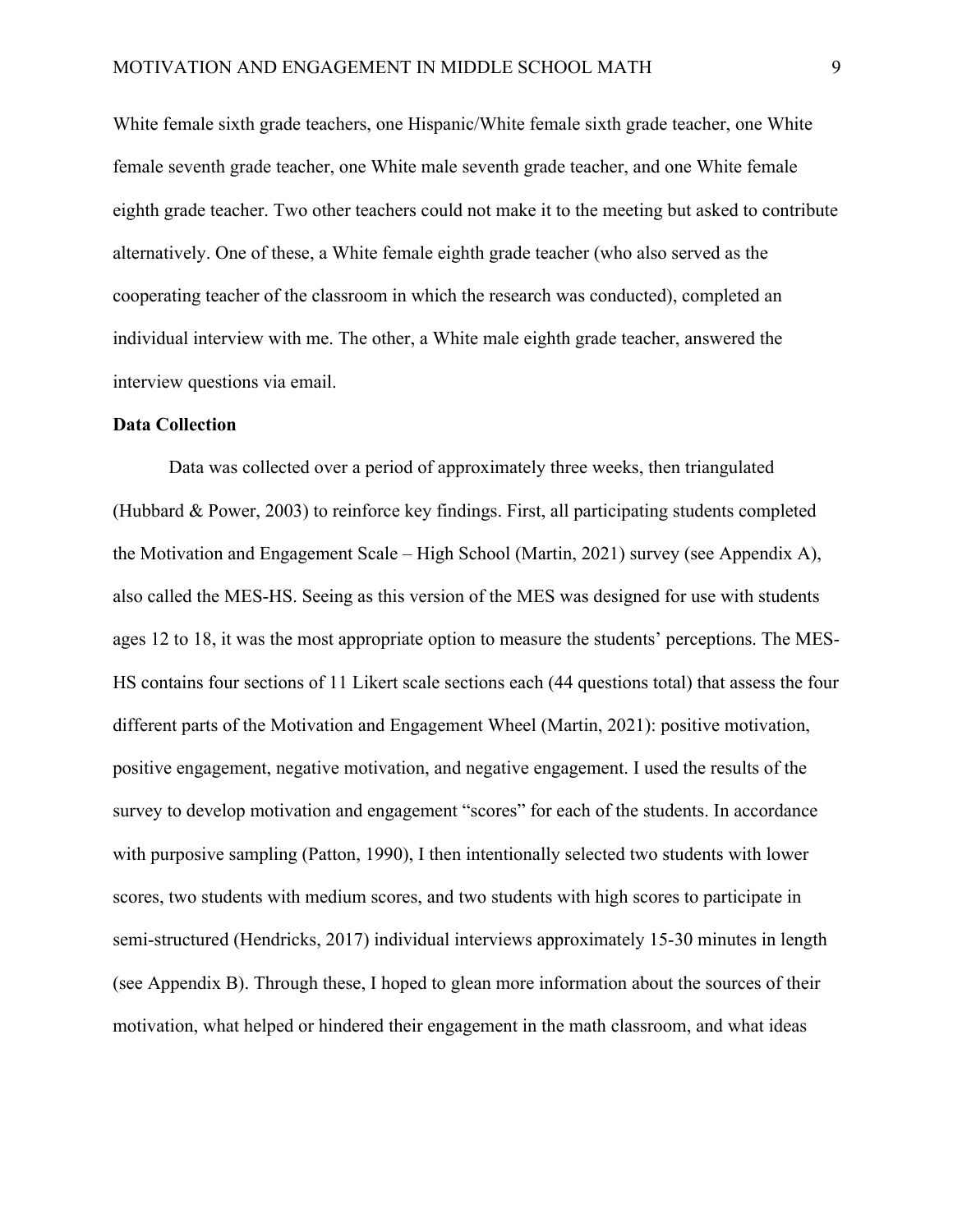they had for how teachers could best support their students in this realm. These interviews were audio recorded and transcribed for further analysis.

To gain a fuller picture of students' motivation and engagement from the perspective of their educators (and gather information on a wider range of students than the limited number of those who were interviewed from the sixth period sample), I also conducted a semi-structured focus group with seven of the other math teachers at Carnes. The interview lasted roughly 30 minutes in length and discussed the teachers' perspectives of middle schoolers' motivation and engagement in math, what might be the cause for some of their students, and implications for their instruction (see Appendix C). This discussion was also audio recorded and transcribed. Two other teachers requested to participate that were unable to make it to the focus group and thus answered the same questions through alternative means: a 30-minute individual interview and email. These were also transcribed and coded.

#### **Data Analysis**

Using Martin's (2021) MES-HS scoring methods as an initial framework, I adjusted the suggested data analysis process to fit my study and condensed each student's sub-scores into one overall motivation and engagement score. First, I determined a score for each student's positive motivation/engagement factors, which I termed their P score, and negative motivation/engagement factors, which I termed their N score, by adding the totals for each associated set of Likert scale questions, converting them to raw scores out of 100, and calculating an average. (Because the N score represented the level of the student's *negative* motivation and engagement and the P score represented the level of the student's *positive*  motivation and engagement, a *lower* N score was considered better, while a *higher* P score was considered better.) I then subtracted the average N score from the average P score to determine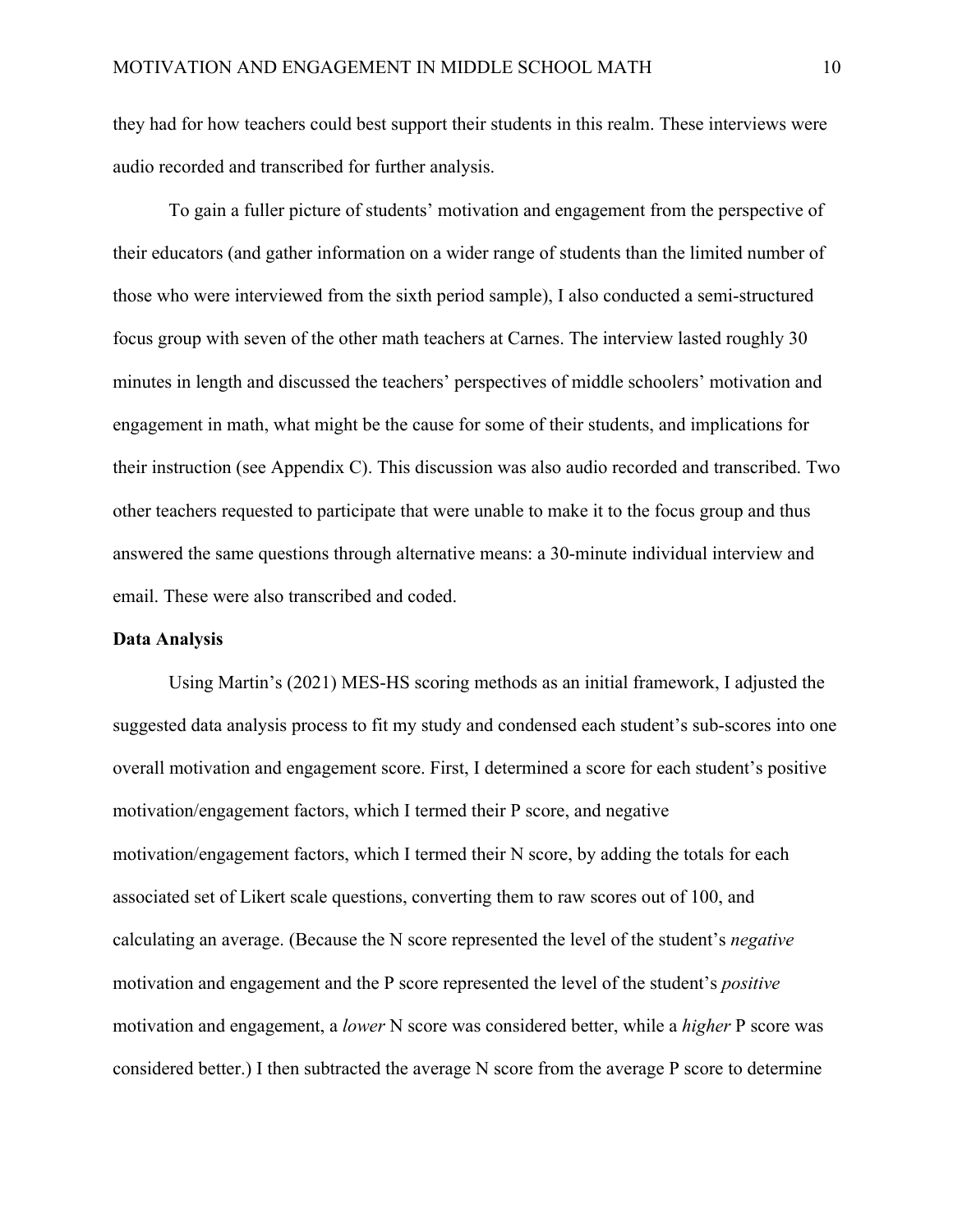an overall motivation and engagement score. Students' scores could have ranged from -89 (suggesting low motivation/engagement) to 89 (suggesting high motivation/engagement). This range of scores is unusual due to the nature of the Likert scale options, which ranged from 1 (for "disagree strongly") to 7 (for "agree strongly").

After conducting individual interviews with two students from each category and leading the teacher focus group, I analyzed the transcribed qualitative data using the constant comparative method (Hubbard & Power, 2003) to create, assign, modify, and review codes to fit the data as I processed it. The coding process began with designating level 1 codes, which described the initial themes, to approximately 20% of the data. I then used these codes to code the remaining 80% of the data, creating additional ones when needed. Following this, I completed a secondary cycle of coding to identify level 2 codes, which "explain, theorize, and synthesize the data" (Tracy, 2013, p. 194). These came to serve as my key themes and findings. During the data analysis process, I updated an index listing each of my level 2 codes and where they were located in the data. I also created memos for the level 2 codes in which I further explained, reflected upon, and provided examples of each (Tracy, 2013). A full list of codes, definitions, and examples is provided in the codebook (see Appendix D).

#### **Findings**

Quantitative analysis from the MES-HS results revealed that most of the students who participated in the study fell in the middle of the possible motivation/engagement score range, as visualized in Figure 1. Nine of the 11 students' numeric scores are listed in Figure 2. The other two students filled out the MES-HS randomly and incorrectly, rendering their scores invalid and thus unusable for accurate data analysis. These results were slightly different than what I anticipated, something that I attribute to potential limitations in the data collection process.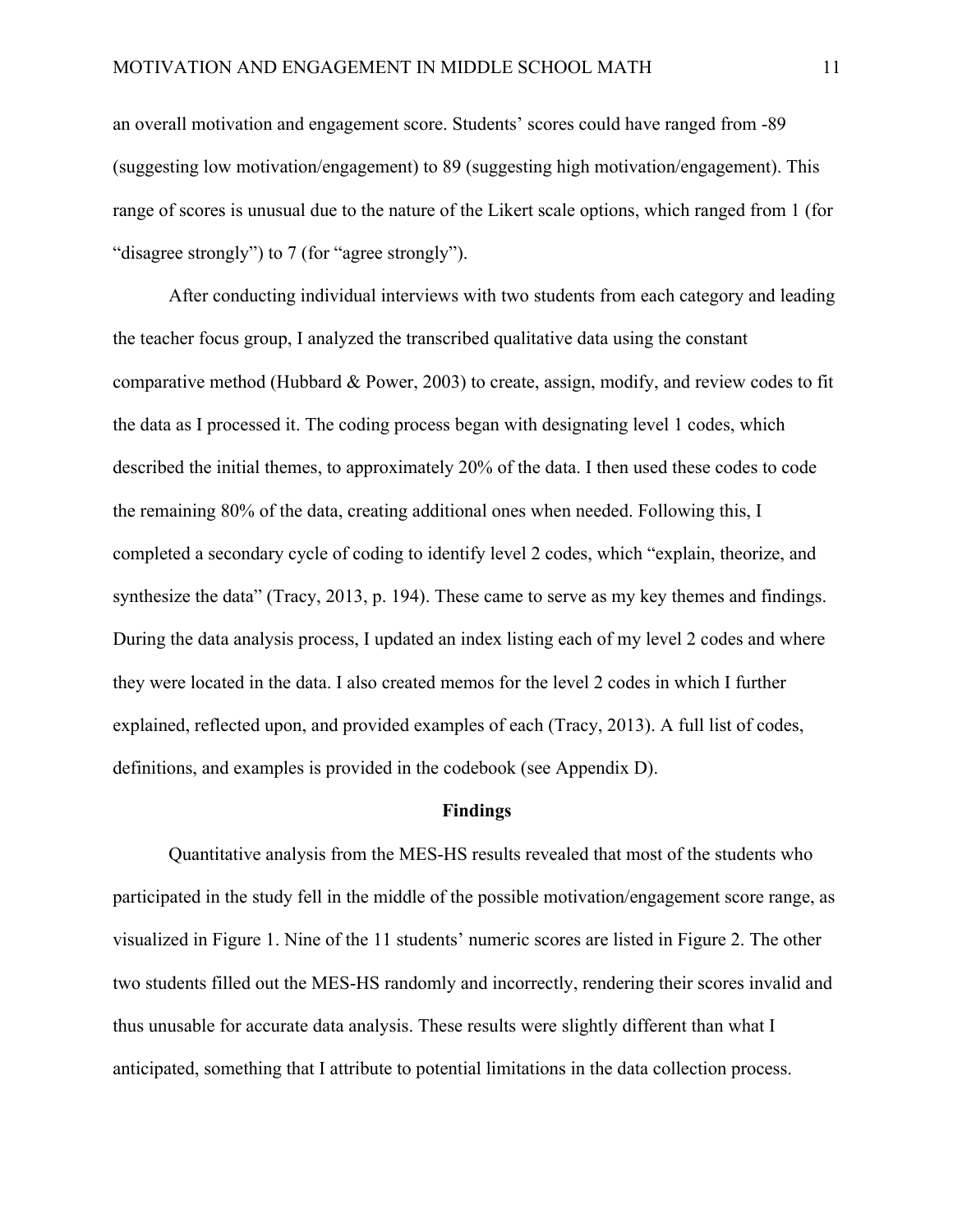Because the students had to agree to participate without compensation, it makes sense that those with lower levels of motivation and engagement were not interested in the study. I can only assume that at least some of the students who did not agree to participate would've scored lower on the MES-HS. In addition to this, I wonder if the students who did participate completed the survey with a potential bias, selecting the answers that they thought would look best. There is always, of course, the potential for a student to have over- or under-evaluated his/her motivation and engagement, as well. Taking these factors into consideration, I decided that I could collect enough data from the low to high motivation and engagement range by inviting two of the students with lower scores (Ezra and Briana), two with medium scores (Cooper and Ella), and two with higher scores (Marco and Maria) from my sample to complete one-on-one interviews.

#### **Figure 1**

*Distribution of Student Scores on the MES-HS*



#### **MES-HS Score Distribution**

#### **Figure 2**

*Student Scores on the MES-HS*

#### **MES-HS Scores**

| <b>Student</b> | <b>Score</b> |                |              |
|----------------|--------------|----------------|--------------|
|                |              | <b>Student</b> | <b>Score</b> |
| Ezra           |              |                |              |
|                |              | Cooper         | 15           |
| Camryn         |              | Ella           | 22           |
| <b>Briana</b>  |              |                |              |
| Josh           |              | <b>Marco</b>   | 29           |
|                |              | <b>Maria</b>   |              |
| Carson         |              |                |              |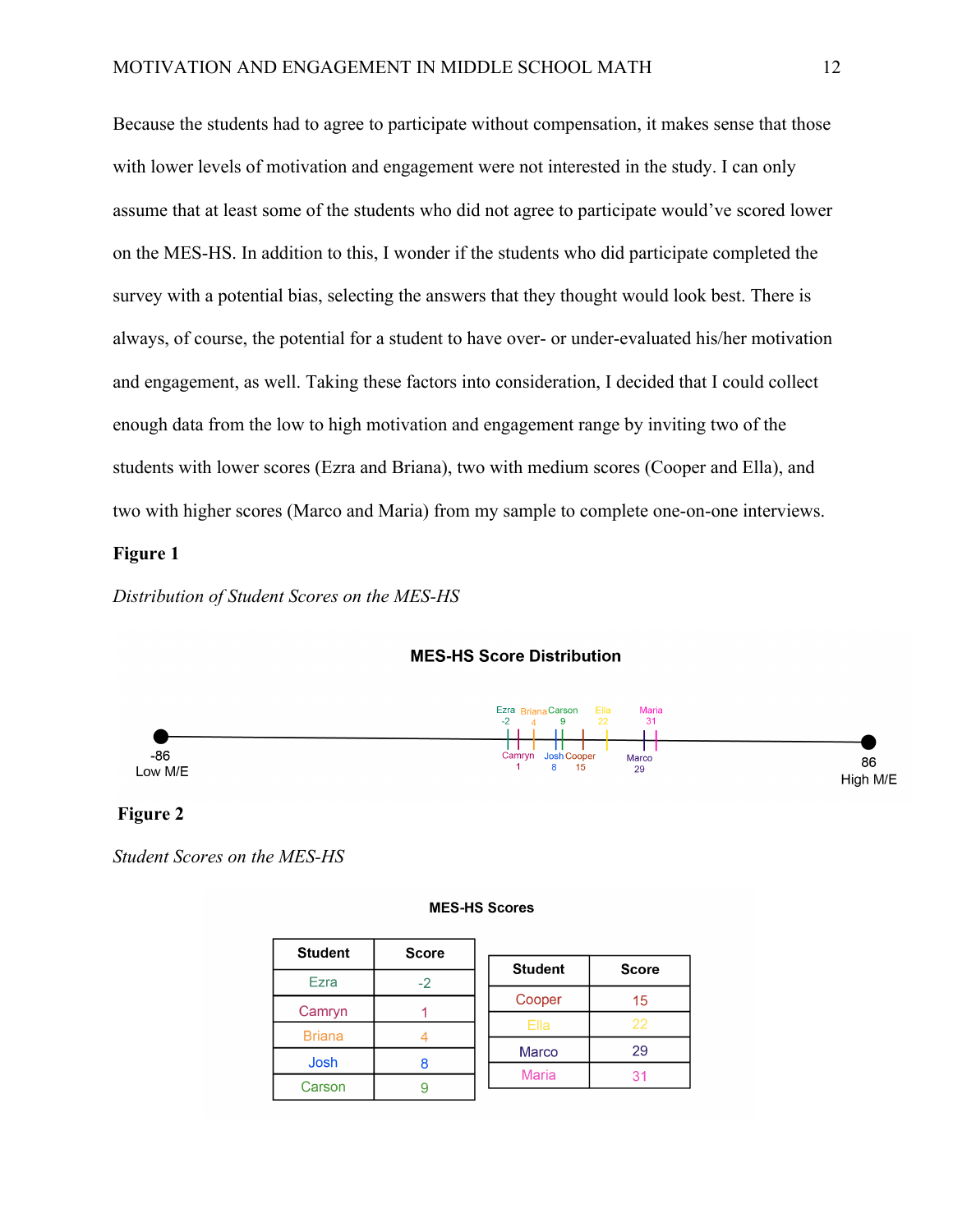As I sifted through the interview and focus group transcriptions, I found that the students and teachers brought up a multitude of factors that they believed affect middle school students' motivation and engagement in math. These factors were narrowed down to intrinsic motivators, extrinsic motivators, distractions, and impacts of COVID-19 to answer my first research question, as represented in Figure 3 below. I then discovered the students' major suggestions for how teachers could improve student motivation and engagement to answer my second research question. Among the key findings (listed in Figure 4) were teacher assistance, lesson style and activities, and incentives.

#### **Figure 3**

Bar Graph Displaying the Frequencies of the Study's Codes/Findings for Research Question 1



#### **Figure 4**

Bar Graph Displaying the Frequencies of the Study's Codes/Findings for Research Question 2

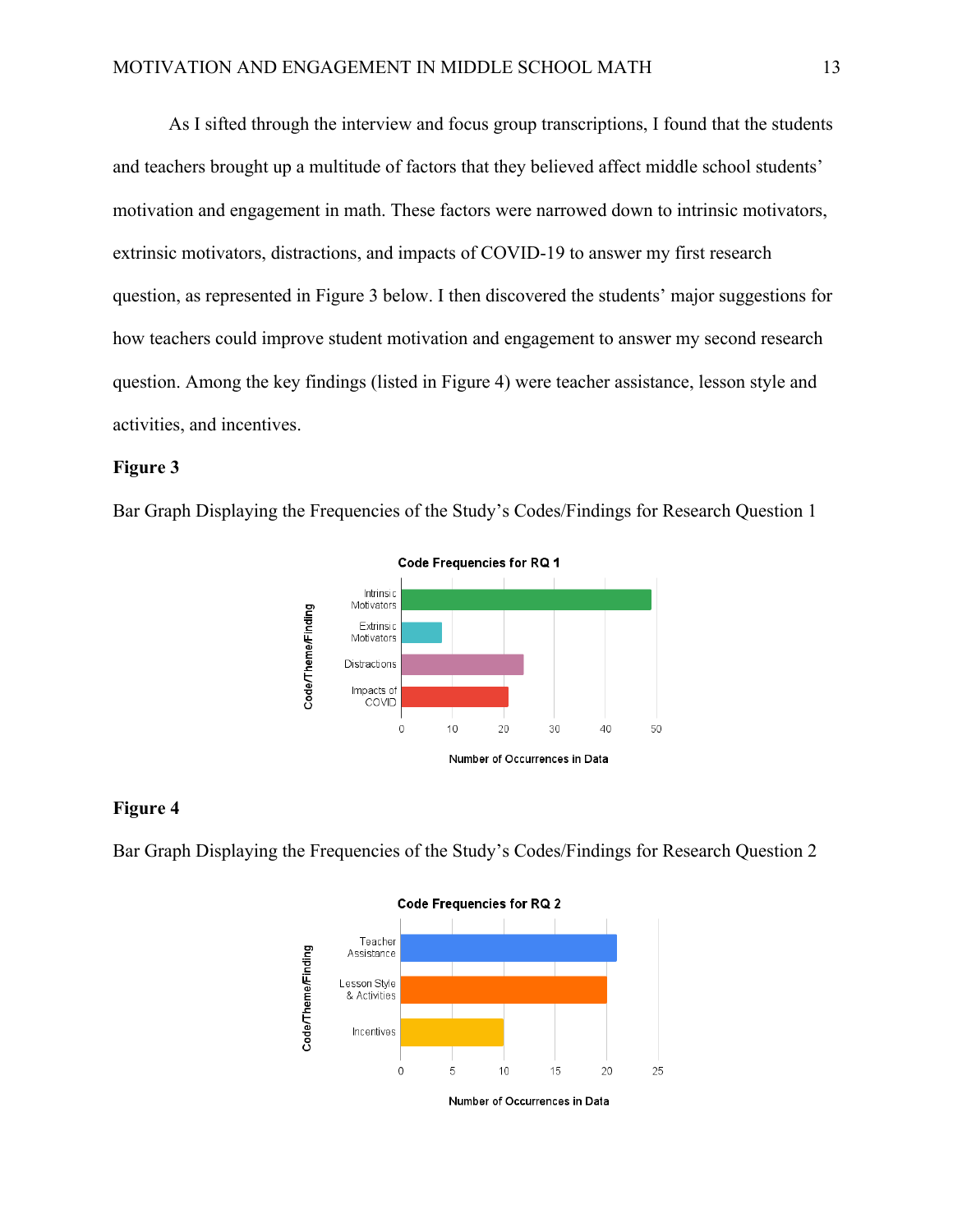The students and teachers who participated in the study shared a wealth of factors that they believe affect student motivation and engagement. The major themes are explored below.

#### **Intrinsic Motivators**

Both teachers and students mentioned a larger number of intrinsic motivators than extrinsic ones, among which were students' enjoyment level of math as a subject, experiences of success and struggle, perceptions of themselves as learners, and opinions on the relevance of math. Understandably, students who enjoy math are much more motivated to learn it and put forth effort in class. Out of the students who participated in the study, most of those who received the highest scores on the MES-HS mentioned that they liked math and/or found it "fun." In contrast, students who received lower motivation/engagement scores made rather strong comments about their dislike of math. Adolescents give the greatest portion of their attention to the things they value and enjoy the most. School subjects, especially math, are no exception.

Students who enjoyed math and experienced higher levels of motivation were also typically those who had experienced more success in class. One teacher emphasized, "I don't think there's anything that motivates like success… Especially if you can get a student to… try something really, really hard that's difficult and then they can understand or achieve it, that's motivating." Additional observations from the study supports this, as the students who had the highest motivation/engagement scores were also those who generally did very well in class. In our interviews, these students shared that they were happier when they understood the math they learned in class and were, in turn, more willing to do their work. This points to the idea of selfefficacy: when students experience success, their confidence grows, empowering them to continue working hard and reaching for the satisfaction of mastering something—especially something as challenging (at times) as math.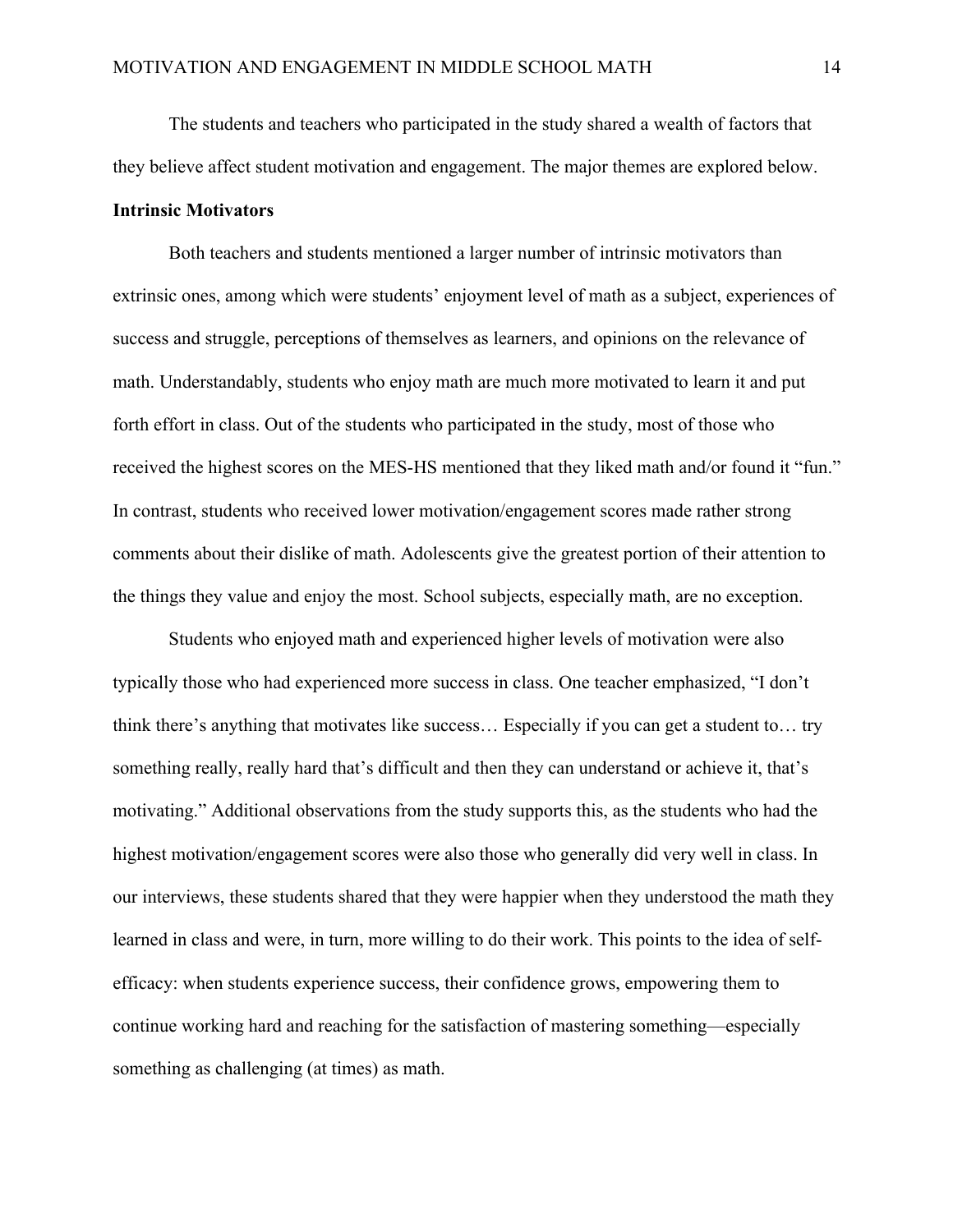Considering this, it makes sense that experiencing struggle in math has the opposite effect on students. In the interviews, many students voiced that they did not enjoy math when it was difficult. Confusion and lack of understanding lead to frustration and burnout, causing students to give up easily when they feel defeated. Just as success breeds success, it's very easy for failure to breed failure. Students are less encouraged and willing to try something that they've struggled with in the past, believing that they will likely experience that same failure and thus rendering their efforts worthless. Teachers who participated in the focus group also noted this connection between students' ability level and motivation.

Students' success—or lack thereof—in class directly influences their perception of their own abilities in math. Students who are more confident in their mathematical knowledge and skills (plus their ability to improve them) are more motivated to learn new content and practice it during class. On the other hand, students who possess a negative self-perception of their ability to do math are much less willing to engage. This was a common theme among most of our students who scored lower on the MES-HS, with comments about not being good enough or never being able to achieve in or enjoy math occurring frequently during our interviews. The negativity of these students' beliefs about themselves permeated their motivation, looping them back into the cycle of negative thoughts, reduced effort, decreased success, and more negative thoughts again.

The final intrinsic motivator mentioned by several students (though oddly enough, none of the teachers) was their opinion on the relevance of math to their lives and futures. Students who saw a use for math in their daily activities and future careers expressed a greater desire to learn math than those who did not see a need for it. Adolescents need to know the "why" behind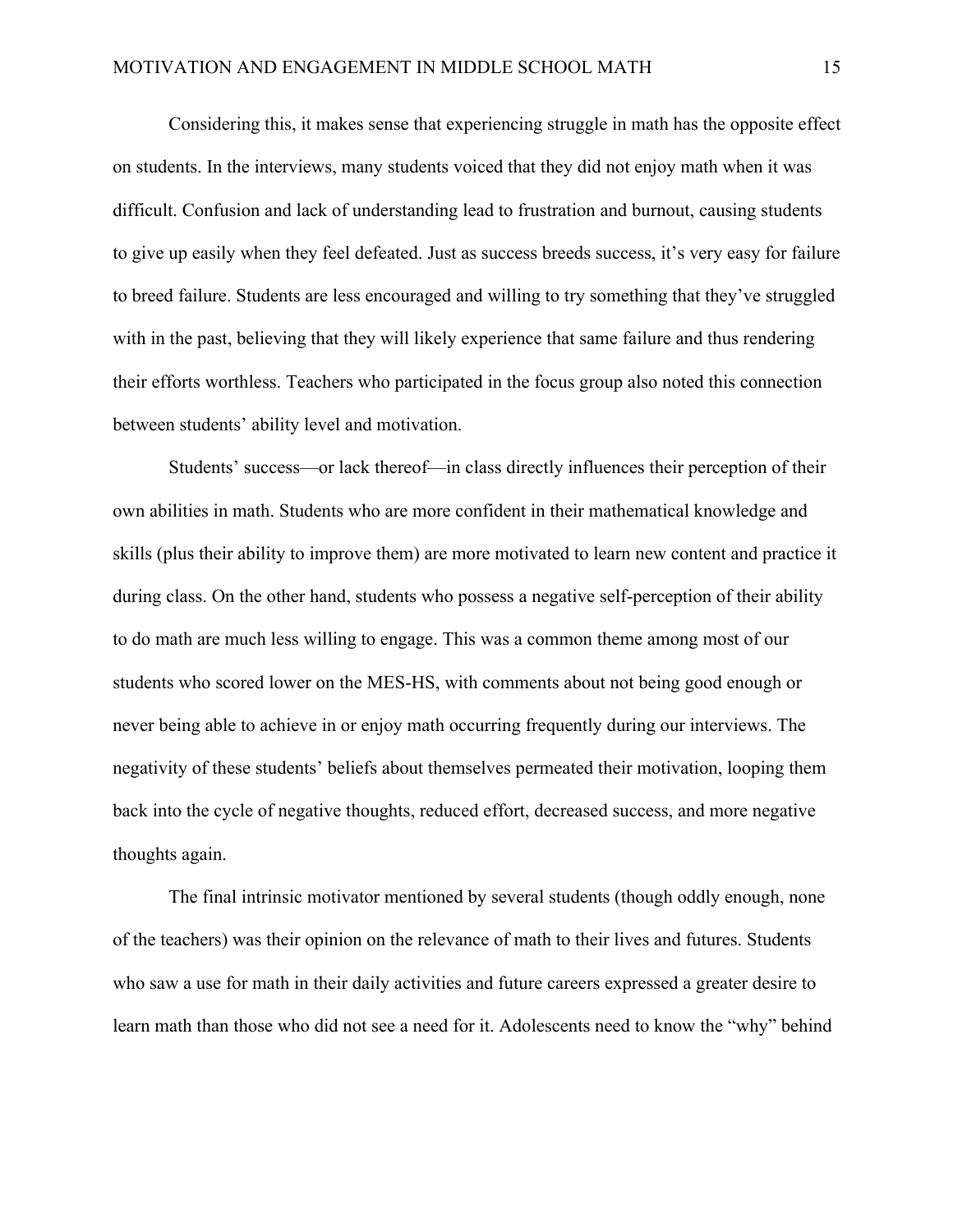what they're doing and how it will benefit them. If they don't know why it's worth learning, they won't see a point for learning it at all – a huge source of demotivation for students in math.

#### **Extrinsic Motivators**

Though less prevalent than the intrinsic motivators previously mentioned, students in the study also noted the important role that extrinsic factors--such as the approval of others and the desire/pressure to meet major milestones and progress to the next grade level--have on their motivation in math. Aside from being motivated by their own desires and expectations, students are also greatly influenced by the opinions of the people around them, especially those who are particularly important in their lives. One student expressed her desire to not disappoint her parents: "Disappointing them is like the worst thing. It's worse than them being mad at me." When students sense high expectations from people they care about, they work to meet them. Coach Davis, an eighth-grade math teacher at Carnes, explained that "The students who do their work have pride in themselves and want to receive praise and seek to make others proud of them as well (i.e. parents, teachers, coaches, friends, etc.)."

Another factor mentioned multiple times by the students was the necessity of passing math for their future, whether that be meeting a requirement to graduate eighth grade and continue to high school or pursuing a college education and/or career involving math. Students who saw a use for math beyond their school years seemed much more invested in their work long-term. Nevertheless, those who did not see a use for math in their daily lives or future careers still recognized that they needed to complete math in order to progress to the next grade level—an area of particular concern for eighth graders eager to enter high school with their friends.

#### **Distractions**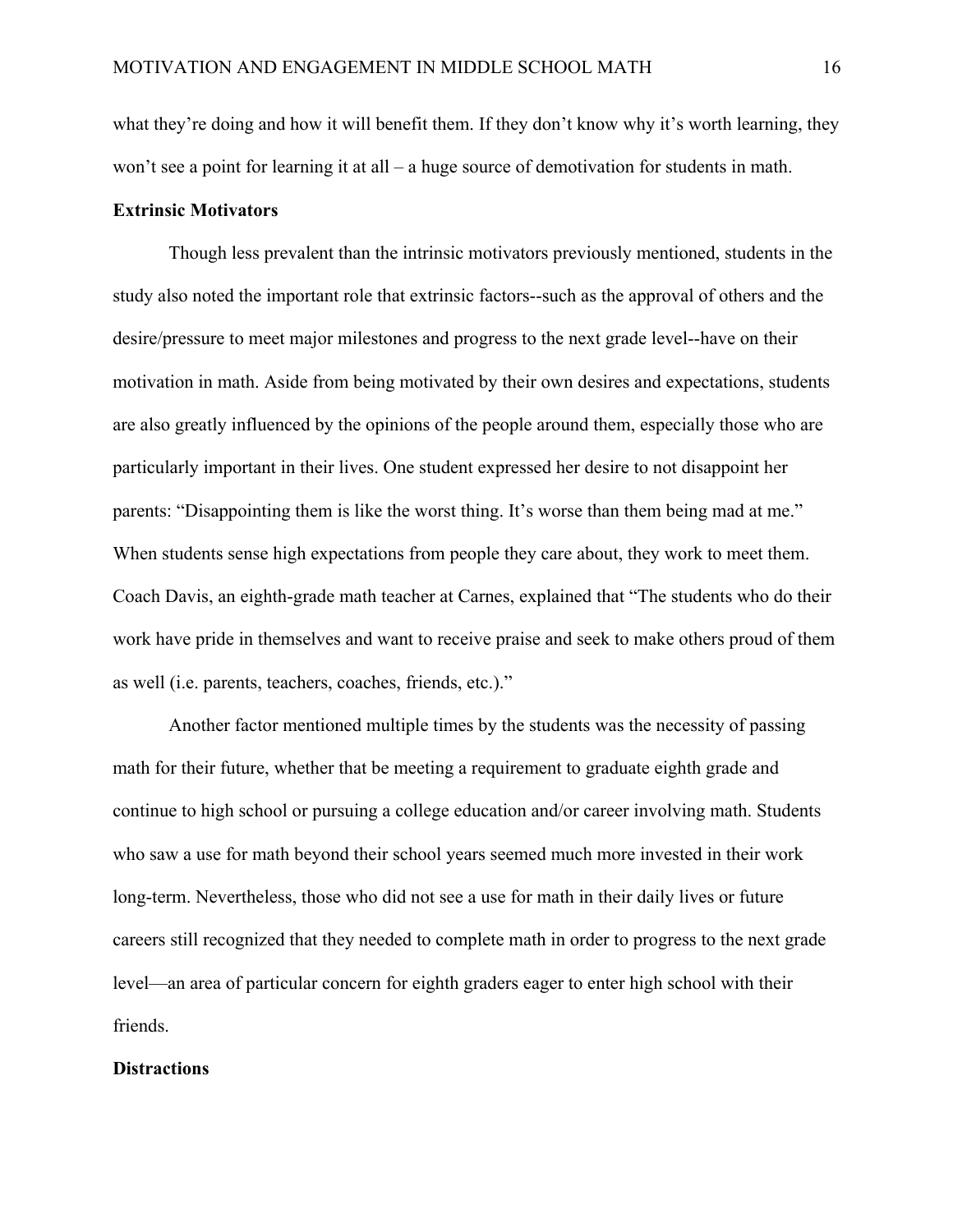When it comes to students' *engagement* in math, distractions were a key finding that emerged during the study. Both students and teachers consistently identified outside factors as one of the biggest obstacles to their learning in class. These distractions mainly came in the form of phones, peers, bad days/bad moods, and outside trauma. Briana, a student who scored lower on the MES-HS yet did very well in class when she was focused, explained it like this: "I don't really, like... I can do the work if I actually pay attention. But whenever, like… stuff is going on, it kind of catches my attention." When I asked her to elaborate on this, she mentioned her tendency to listen to other people's conversations, get pulled into drama, and become agitated when people she didn't like (or had previous altercations with) bothered her. Briana admitted that she struggled to focus when other things and people demanded her attention, and she wasn't alone in that. In fact, many of the other interviewees communicated that the distractedness of their classmates became a distraction for them, as well. The "messing around" of distracted peers in their class period served as a disruption to their learning, weakening the effectiveness of the class environment.

Phones also came up often in my interviews with students and teachers as a major distraction. For many students, there is a relentless temptation to consume media on their phones. While technology can be a wonderful tool in the classroom, it must be used in the right ways and at the right time. Until students learn how to do that, phones will likely do more harm than good. A veteran sixth grade teacher urged that "when [students] have their cell phone, they're distracted and they're not engaged with what I'm doing, and they're not motivated to do what I want them to do, they're motivated with what idea they have to use their cell phone with... I think we're trying to engage students, and many times, when you have that competition between the cell phone, a lot of times, you're never gonna win."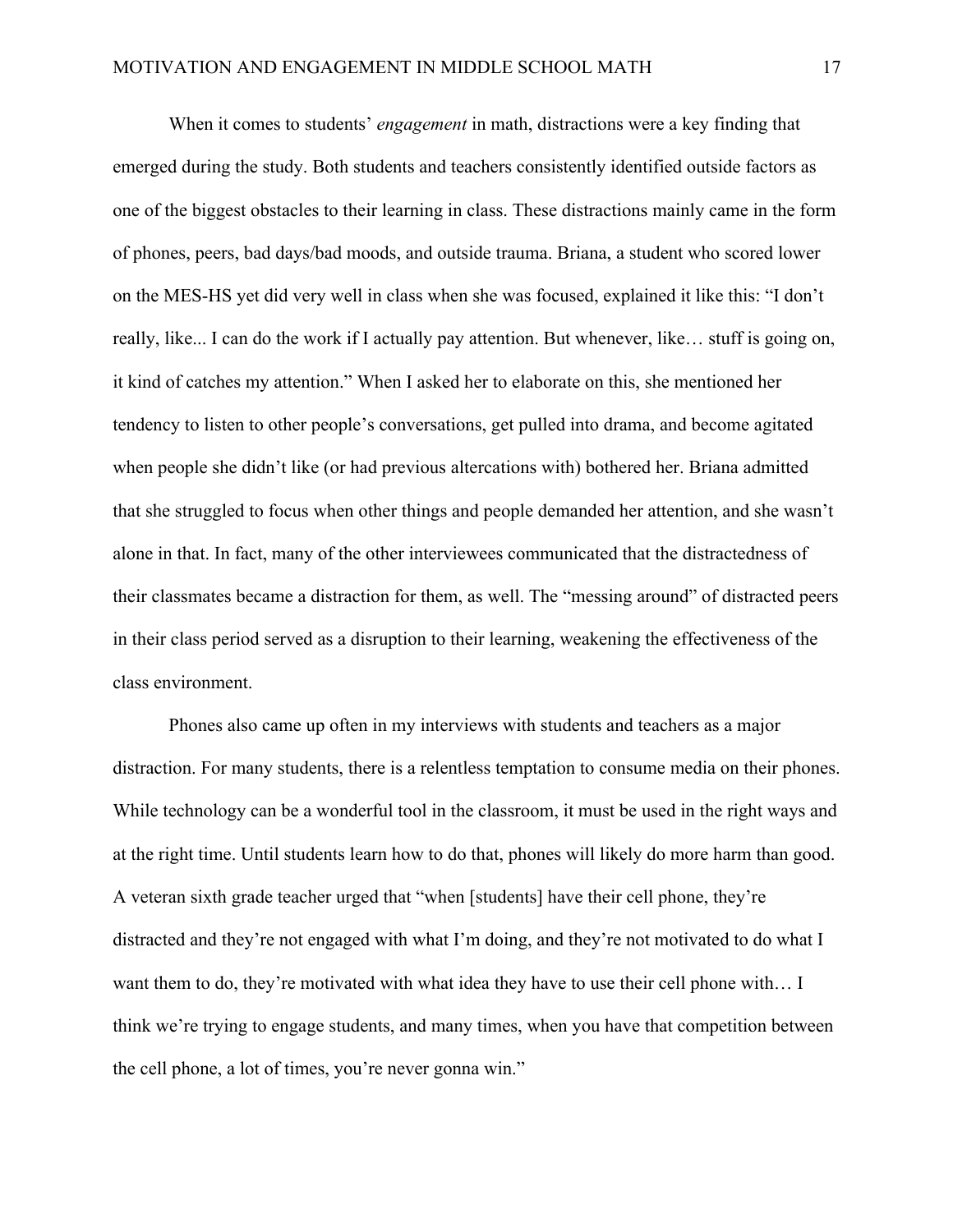Other distractions affecting students' engagement that emerged from the study included external circumstances such as bad days/bad moods and trauma. When asked when she was least engaged in the classroom, one student answered, "Whenever… if I'm ever, like, in a bad mood or I'm upset about something." Another student shared that she's had moments of not wanting to do math on "bad days when I'm just like, 'Aw, I guessed on every answer.'" Students of every age have off days, and these moments certainly impact their effort in the classroom. In addition to this, trauma in students' lives—such as the death of a friend or family member, divorce, illness, child welfare investigations, financial instability, and so on—can consume students' minds so much that little bandwidth is left for them to concentrate and put forth effort in class.

#### **Impacts of COVID-19**

When asked about if and how the pandemic affected their approach to math class, half of the students interviewed noted a negative shift, while the other half claimed to have seen either no impact or a positive change in their math skills (though they were not able to explain why this was). On the other hand, teachers' opinions were much stronger, with many of them expressing a firm belief that COVID negatively impacted their students' achievement, motivation, and engagement in math. Together, the students and teachers identified the loss of learning, the loss of structure through in-person attendance, the tendency for students to "forget how to be students," and students' increased hunger for interaction with their peers as key results of the pandemic that shaped their classrooms.

First, COVID caused setbacks in student learning due to a significant decrease in instructional time, whether that be through school lockdowns, online schooling difficulties, or increased student absences. Ezra admitted that trying to do school online was difficult and made him fall behind in his learning, though he was able to catch up when he came back to attending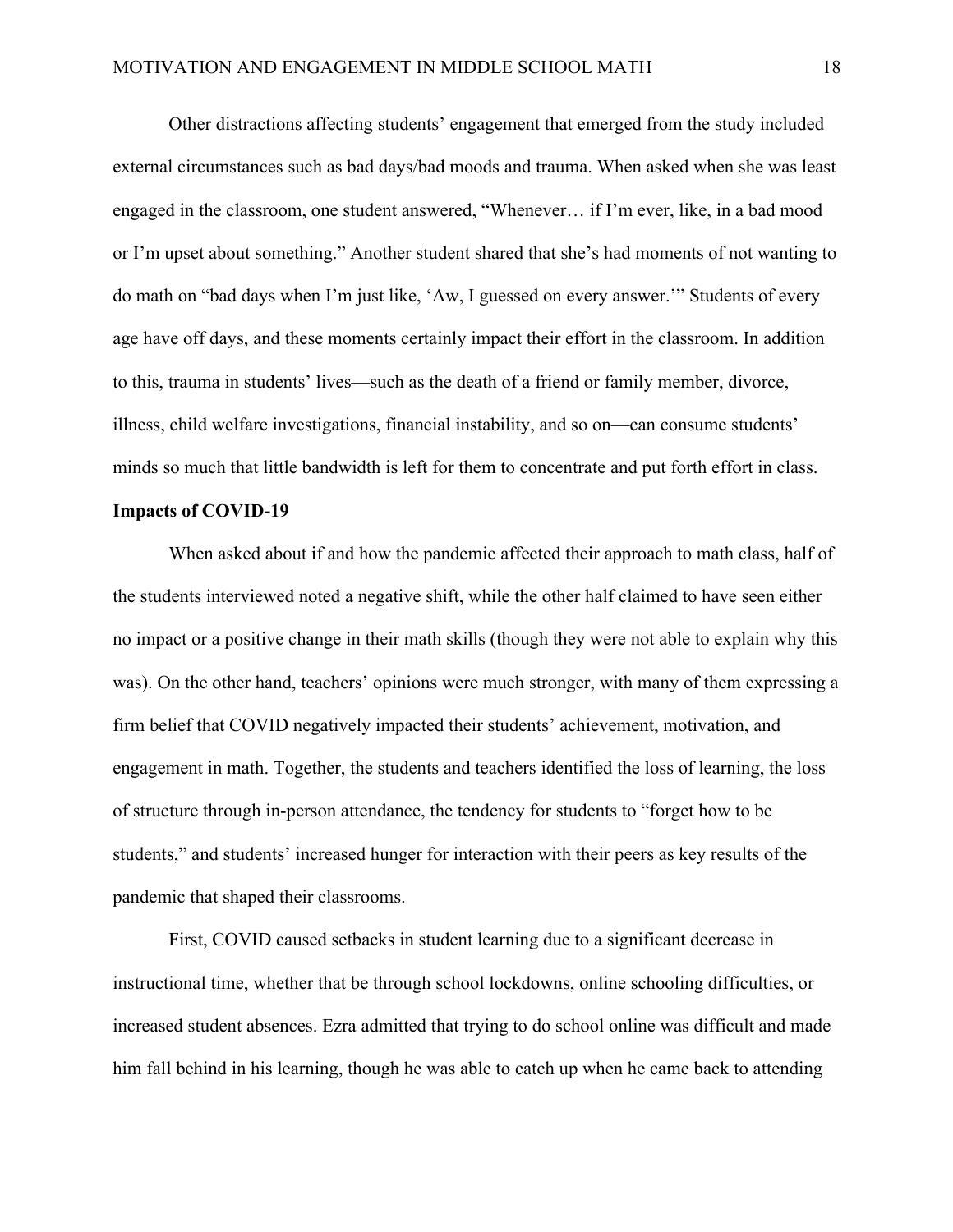class in person. Several teachers also mentioned that the wide gap of time students spent out of schools caused a loss of structure, making it much more difficult for students to get back into the swing of the school schedule when in-person instruction started again.

Teachers also urged that the lapse in in-person schooling caused many students to "[forget] how to be a student." One teacher shared: "They have forgotten how you're supposed to act at school and, you know, you're supposed to work when you're in class, not just… you're not in class so you can sit and visit with your friends, you're in class to get your work done. And I--I feel like--some of them are… struggling with that." Another teacher shared that she believed that after being out of the classroom for so long and having the freedom to do other things (since some of them were not always supervised or held accountable to do their schoolwork by their parents), students' motivation to work hard in school greatly decreased after COVID started. If something as small as sharpening pencils became a task that required a lot of energy to motivate students to do, it was no wonder that encouraging students to learn challenging math concepts became a considerable feat for middle school teachers. One student admitted a similar struggle of finding the level of focus for learning that she had before the pandemic after returning to school: "I don't really pay attention anymore. I mean, like, I try, but like… it's kind of hard 'cause, with everything that's happened from last year to this year, I'm not really the same anymore… Yeah, I lost a lot of concentration and stuff."

Finally, in the height of the pandemic, COVID separated students from social interaction with their peers, compounding the isolation they were already experiencing from the impacts of technology, cell phones, and the modern paradox of being more connected yet more alone than ever. One teacher passionately explained, "I call it number one, cell phones, and number two, COVID. And what did they do? They increase loneliness. They increase isolation… They *don't*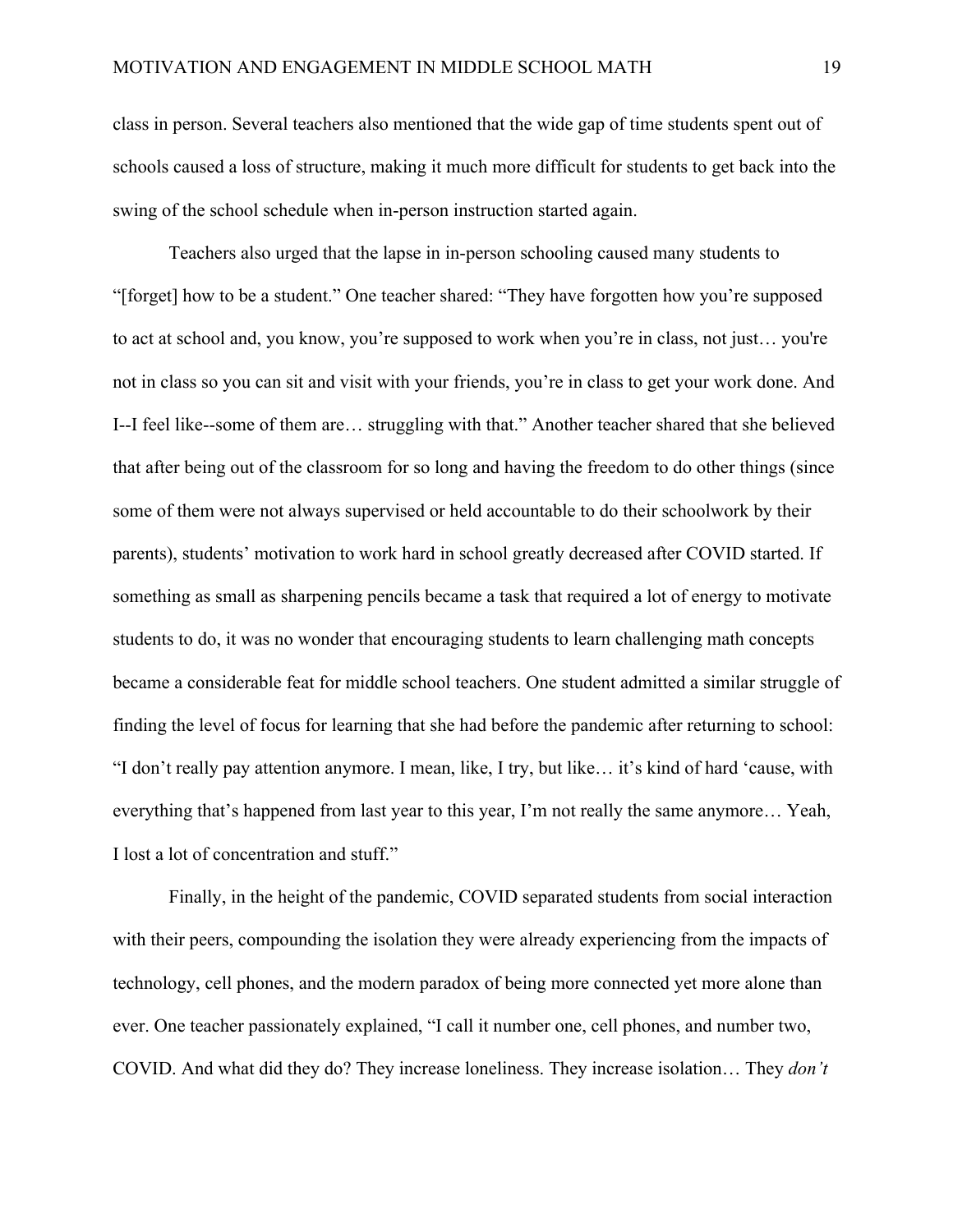encourage community, and they don't encourage togetherness and human contact, which I feel like you ultimately need." Students returned from the lockdowns of COVID more "hungry for human interaction," to quote another teacher, than ever before. When asked if students' increased tendencies to get distracted and disrupt class could be related to a need to "make up for" the lack of social interaction during the pandemic, several teachers agreed emphatically. After going so long without opportunities to interact with their friends in school, one teacher theorized that middle school students—or at least those at Carnes-- "realize[d] that they do miss that structure and interaction [of school], but they don't necessarily miss the structured teaching part of it," making the transition back into traditional school expectations difficult for many students.

Acknowledging that countless factors such as these contribute to (or take away from) students' motivation and engagement in math, I wanted to gather suggestions from students on how teachers could respond effectively and encourage their interest in class. The following were the most prominent ideas from my interviews.

#### **Teacher Assistance**

As I spoke with students about the role that their teachers play in their motivation and engagement in the math classroom, the appreciation of and desire for help and explanations from their teachers emerged as major findings. Ella, a student who transferred to Carnes from another middle school, expressed how her motivation and engagement in math class had improved because of the encouragement and help of her teachers: "I've gotten a lot more understanding, too, 'cause like, teachers here are willing to sit down one-on-one and help me… Since teachers have been helping me a lot more here, [math has] been a lot more enjoyable." When asked how middle school math teachers could increase student motivation and engagement, she responded specifically with the idea of teacher explanations: "the teacher should be willing to help you with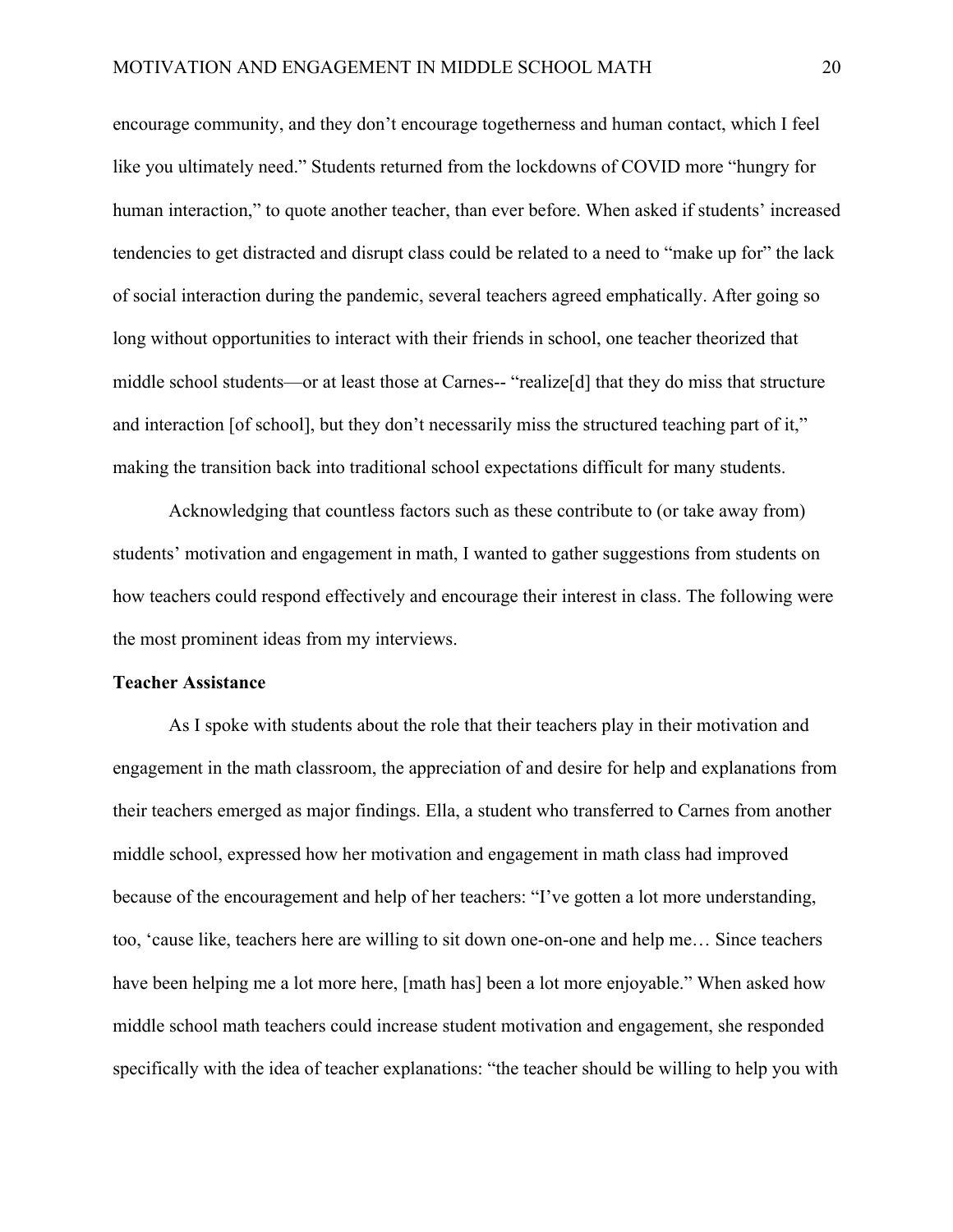your learning… So, I believe they should work with every student, like, sort of individually, because some students, they don't understand the same." Other students expressed similar desires for thorough explanations from their teachers. Briana believed she's most successful in math when concepts are explained to her in detail by the teacher, and Marco said that "it's better to learn in math when you have a good teacher in math that… that is, like, makes you do work, not like those teachers that just like, tell students hi and you sit down and just be there through it. Basically... like, explaining [the math] clear[ly]." While comparing my cooperating teacher to his former math teachers, Cooper shared that "My other teacher, she only gave us a little bit of instructions and then she taught us how to do it. [Mrs. Cannon] gives us a lot more detail, which I like." It became clear to me that all of the students craved the assistance of their teachers through one-on-one help and strong explanations of the content. Between the six student interviews I conducted, I identified at least 20 mentions of teacher assistance as a suggestion to improve student motivation, engagement, enjoyment, and success, making this one of the most prominent findings from the study.

#### **Lesson Style & Activities**

Students also mentioned the value of exciting lesson styles and activities for improving motivation and engagement in the middle school math classroom. These included initiating collaborative activities that would allow them to work with their friends, making math into a game, and using engaging classroom technology. Multiple students emphasized that they enjoyed class more, experienced increased motivation and engagement, and understood the material better when they were able to work with their friends on class assignments. The students attributed this success to the encouragement, help/feedback, and level of fun that their friends contributed to their time in class. One student claimed, "I work better whenever I'm with people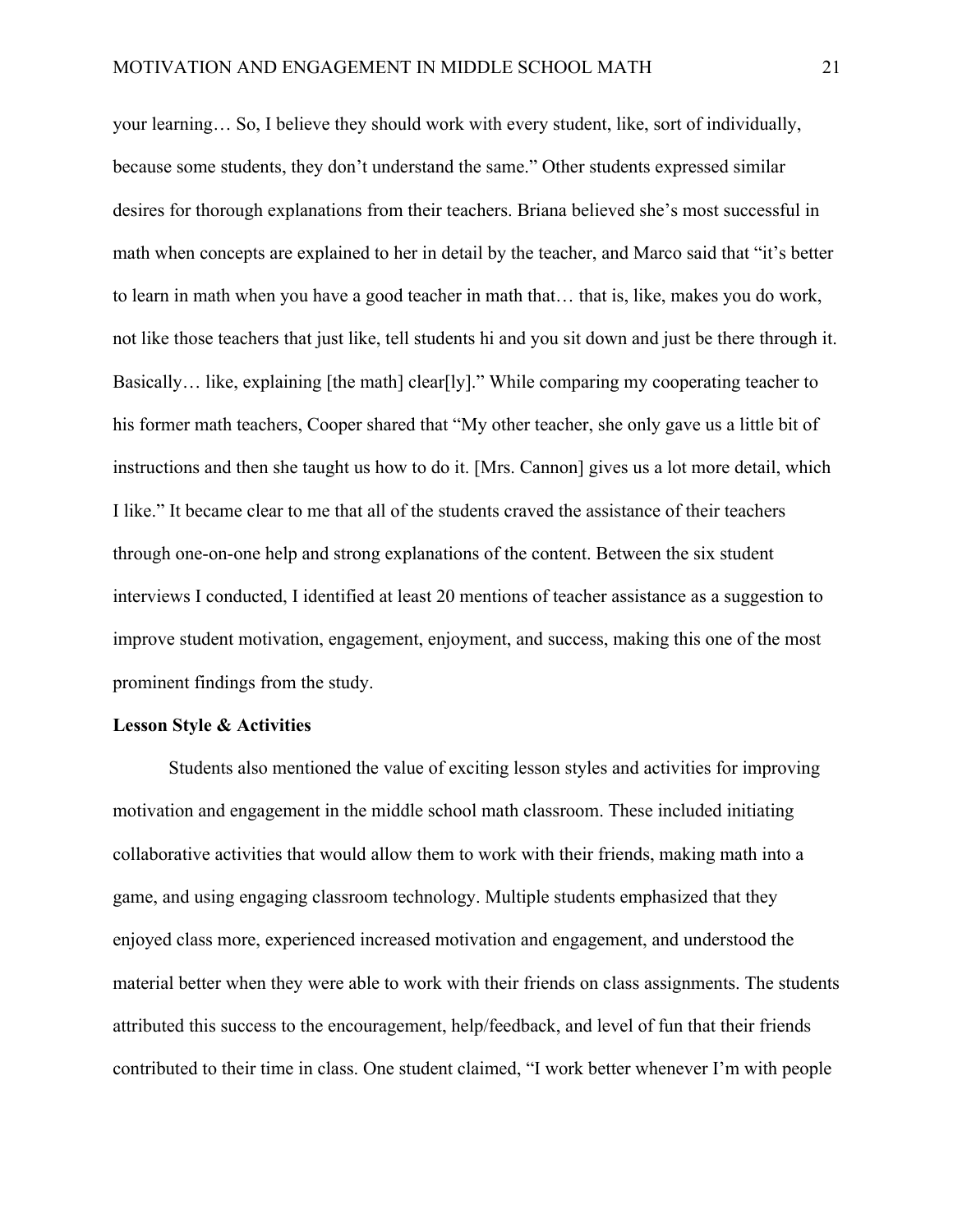I'm actually, like, close with, than I do… by myself. I've noticed that." She enjoyed having her friends in class and felt as though their help enabled her to get her work done and receive good grades.

When asked how teachers could make math more engaging and exciting for middle school students, Briana responded, "If you turn it into a game, they'll actually focus." Marco and Ella also suggested incorporating math games into lessons, and several others discussed how they enjoyed activities that sparked playful competition with their peers. This was especially true for games and activities involving technology. Ezra requested "more projects on the Chromebooks," a statement that was further echoed by teachers during the focus group. Mrs. Carrolton explained that technology such as Chromebooks engaged her students, allowed her to make efficient use of her class time, and decreased behavioral concerns. Ms. Pollock added that she experienced fewer issues of phones distracting students when her class used Chromebooks, reinforcing the value of classroom technology.

#### **Incentives**

The final suggestion offered by students was for teachers to offer incentives through material rewards or goals. According to one of the students, the best way to engage students is to "give prizes or make a goal." Students like to see that their hard work will pay off. They want to know that their effort will be worth it, and one concrete and age-appropriate way to do that is through setting goals and providing small incentives from time to time. It's important to note that the danger here, however, is that students will become more extrinsically motivated than intrinsically motivated. Ms. Cannon brought up a valid point: "I mean, any time they have food or a carrot dangling, yeah, that's engaging, um… I think the danger in doing that a lot is, is that… they then work with an expectation that they're gonna get something in the end of it. And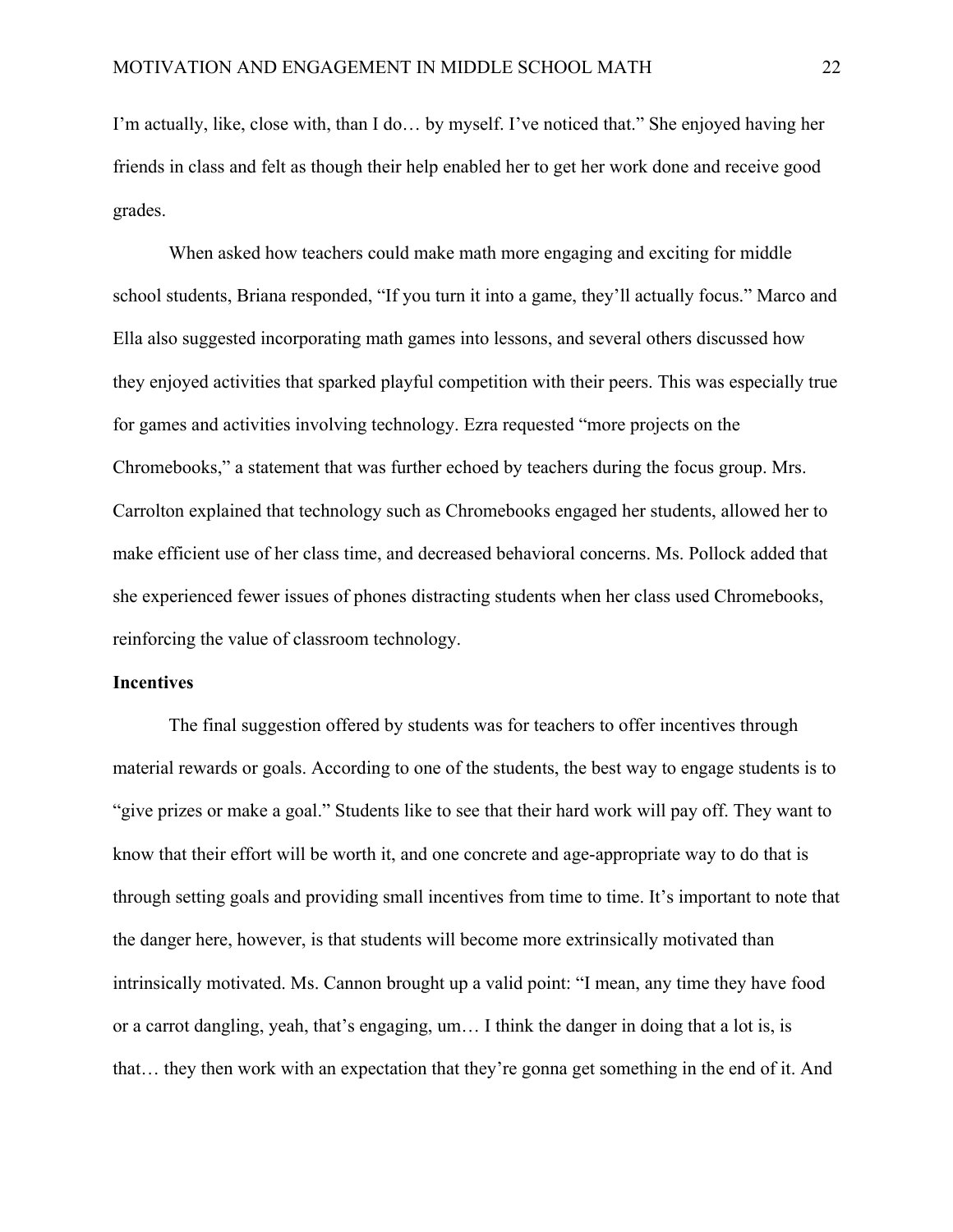to me that's a dangerous, slippery slope to be on as a teacher. You don't – you don't want them to think that because… while it is true engagement, in a way, it's not true motivation." Of course, we ultimately want to encourage our students to be intrinsically (rather than extrinsically) motivated to learn new things and succeed in school. However, using prizes can be a helpful way to get students to "buy in" before they've matured enough to understand the value of learning for themselves, making it a particularly useful strategy — if used tactfully! — for working with middle schoolers who are still developing abstract thinking skills.

#### **Implications for Teachers**

By the end of my data collection and analysis, I realized just how wide of a range of factors exist that influence middle school students' motivation and engagement in math. Given that the specific factors identified in this study came from a relatively small sample of students and teachers, it is likely that many more factors exist for the larger population of students in schools across the globe. Ultimately, this points to a need for teachers to truly know the students in their classrooms — their strengths, preferences, motivations, and backgrounds — and use that knowledge to make the most out of their instructional approaches to them. While many of these instructional approaches will vary depending on each student's needs and personality, this study illuminates several key ideas for teachers to consider implementing to motivate and engage all students in math.

First, teachers should look for students' strengths and find ways for them to experience success in class, building their self-efficacy and confidence. Students' self-perceptions proved to be one of the most common and powerful influencers of student motivation and engagement, with most students maintaining high levels of each when they did well in class. Teachers should orchestrate as many opportunities as possible to show students that they CAN be successful in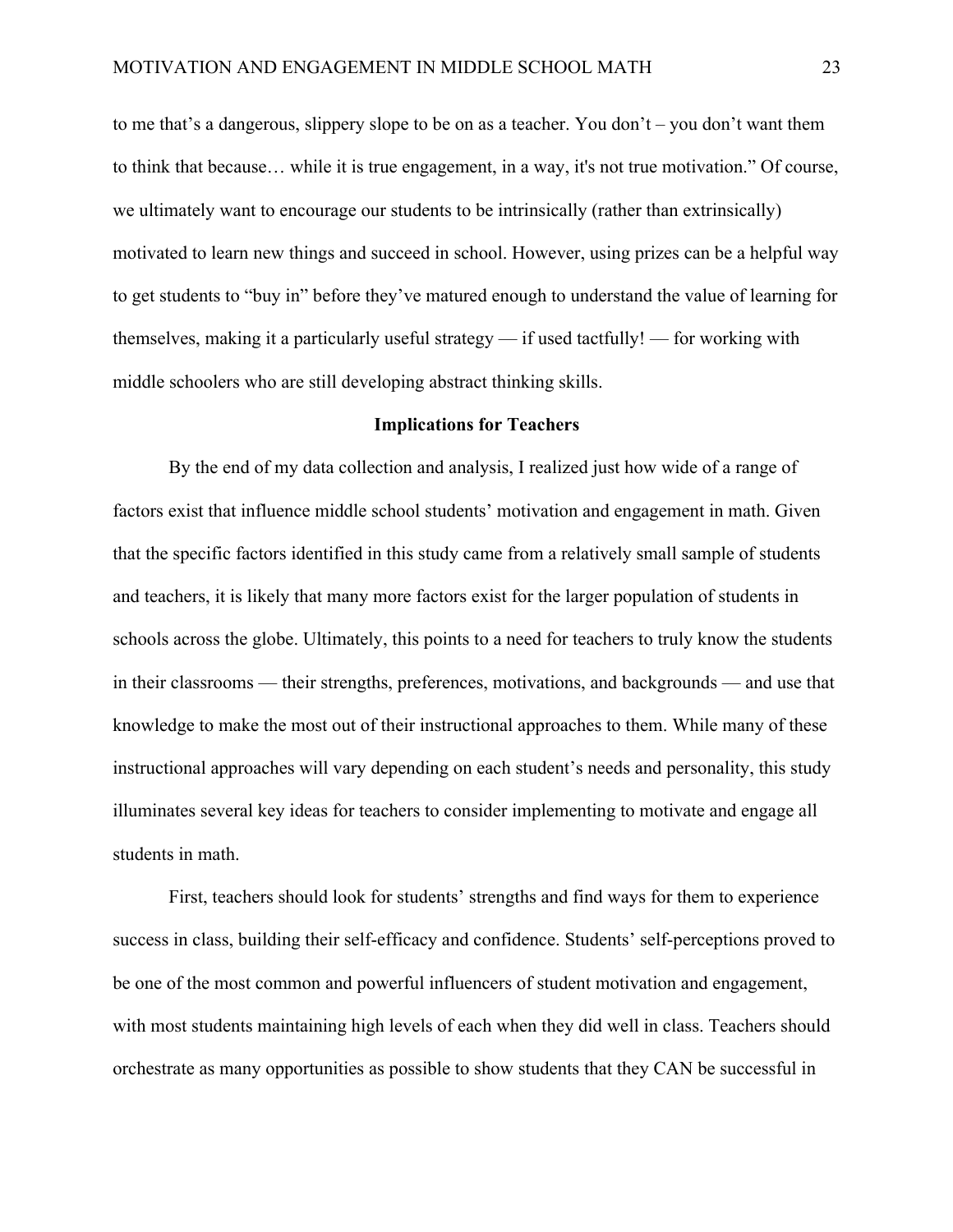math and are capable of achieving more than they realize. This means introducing challenging tasks while providing ample support that enables students to work within their zone of proximal development (Vygotsky, 1978). When they experience success with the help of their teacher, students will feel empowered and eager to learn in the math classroom.

With this being said, it is also critical for teachers to cultivate a growth mindset in their students and encourage perseverance when they inevitably face more difficult math content. Students often lose hope and feel defeated when they sense that they are struggling to grasp a concept, leading to a quick downfall in their motivation and engagement in class. Teachers have the power to change their students' perspectives in these moments of struggle, reminding them that working through the difficulty and making mistakes are good things because they allow fruitful learning to happen. Educators should teach students to celebrate challenges and mistakes, knowing that they are opportunities to grow and that they are equipped with the right tools and support to overcome them.

Another implication of note is the importance of establishing relevance. Students want to know that their learning will be worthwhile before they invest in a class. Unfortunately, too many students view math as a subject that is not useful for their lives and approach the class as a requirement that they need to push through to get to the next grade level. To change students' perspectives, teachers need to make their content relevant and show their students why what they're learning is important. This might mean exploring the ways certain concepts are used in different careers, describing the uses for math in daily life, and/or explaining the valuable learning processes and problem-solving skills that math develops in students. We need to prove to our students why math is worth pursuing! By sharing our enthusiasm for and the relevance of the subject, we can give students a reason to value and engage more in it as they learn.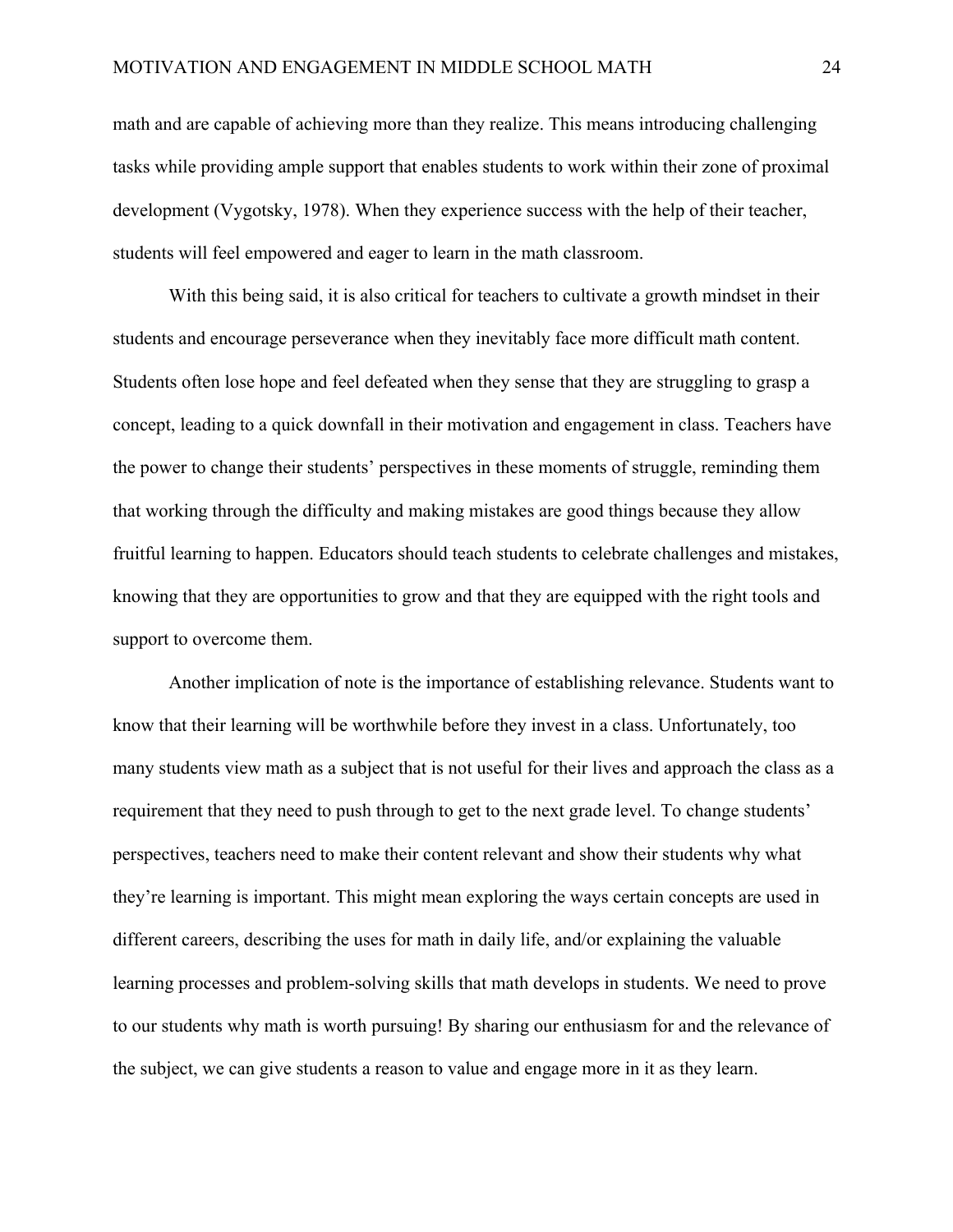Teachers must also take intentional measures to limit and effectively address distractions, as things such as cell phones, the temptation to talk with friends, and the rowdiness of peers were brought up frequently as issues negatively impacting motivation and engagement by students in the study. Having strong classroom management skills, setting clear expectations, and establishing procedures for dealing with distractions in class will help teachers prevent obstacles to learning and disruptions in class.

As an implication from the study more specific to the current climate of schools, teachers cannot ignore the fact that losing a significant amount of in-person instruction due to the coronavirus pandemic changed the students that walked back into their classes. They need to consider that students lost the structure of normal schooling and will likely need time to readjust. This might require some re-teaching of school procedures and frequent reminders of the expectations… along with heaping amounts of patience! Teachers must also take into account students' increased social emotional needs, recognizing that many of them have missed interactions with their peers and opportunities to develop valuable inter- and intrapersonal skills. We need to look for intentional ways to weave the teaching of these skills into our lessons and our relationships with students.

There are, of course, also implications for the students' suggestions on how teachers can increase student motivation and engagement. For one thing, it is clear that the value of providing teacher assistance cannot be overstated. Being attentive to students' needs and working hard to meet them is something that students value more than many teachers may realize. Providing support through one-on-one tutoring, work sessions, or targeted explanations and re-teaching are among some of the ways that teachers can engage students in active learning and show them that they care about their success, motivating them to put forth greater effort. Students also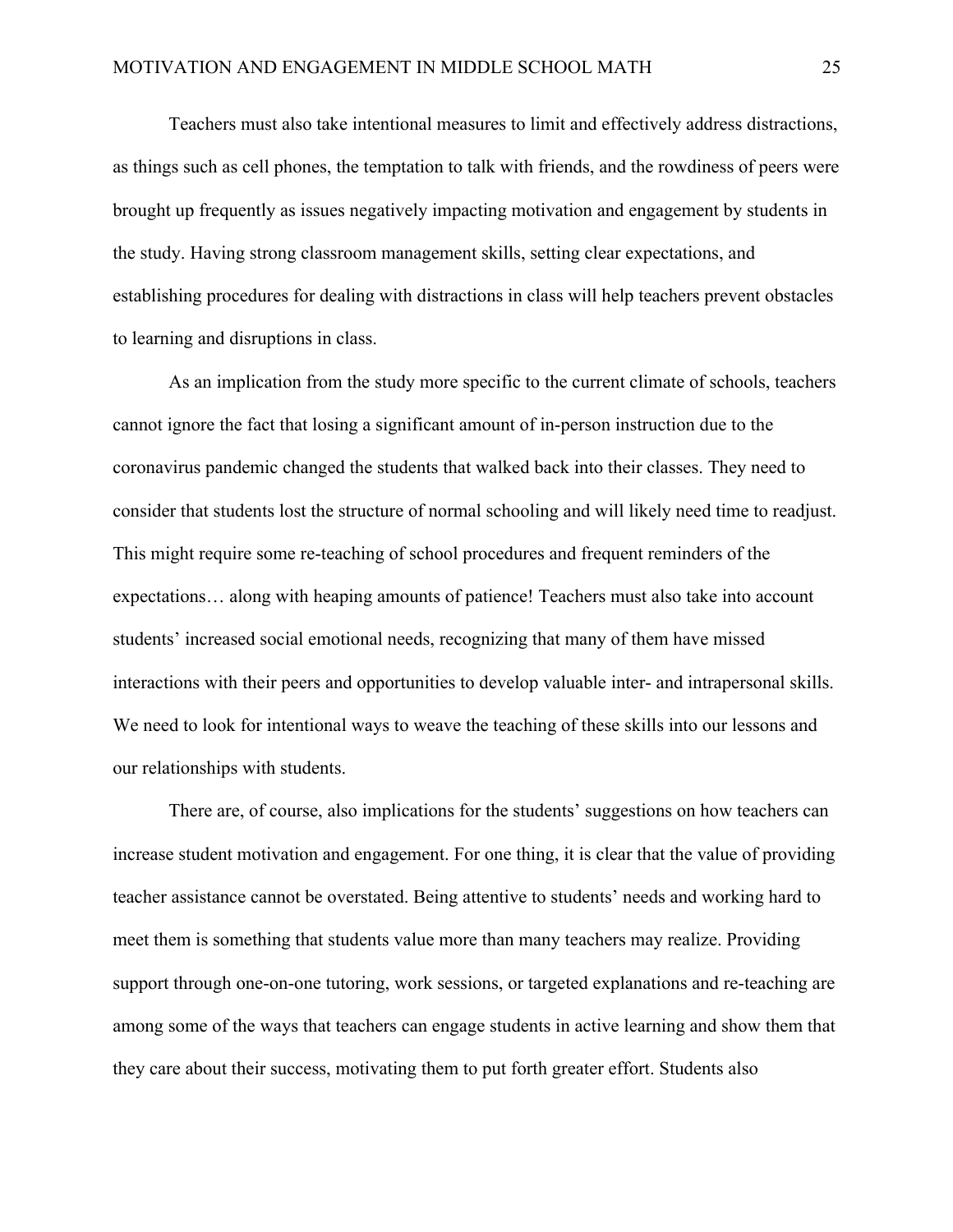mentioned a desire to work more with their peers, an element that teachers can seek to incorporate into their lessons more frequently and strategically. These collaborative activities must be supported, however, by instruction over conducting productive group work, as not all students may know how to work well with their friends and stay focused on academic projects. Teachers may decide to establish a set of team jobs to ensure that everyone contributes or have students develop a group contract outlining their rules and expectations for what effective group work should look like. Implementing these steps will create a framework for the collaboration that students crave and the learning that teachers desire.

Finally, teachers must consider where they want their students' motivation and engagement to come from, specifically in regard to the balance of using rewards and incentives. As mentioned previously, it can be appropriate to use rewards in some instances, especially to scaffold students who struggle to see beyond the present moment and need a boost of motivation, but our ultimate goal should be for our students to have an intrinsic desire to learn. We want them to be motivated and engaged of their own volition, because *that* is what allows true and meaningful learning to happen. The amazing thing is that teachers are in a unique position to initiate these opportunities for students and change the ways they think about math. As educators, we are the ones that can shift the narrative for our students and make authentic, exciting, and empowering motivation and engagement in middle school math classrooms a reality, but it starts with knowing them first. By understanding what motivates and engages our students and what they desire in their teachers, we can respond with intentional and effective instruction.

While other studies have explored students' motivation and engagement in the middle school classroom, this study garnered the valuable opinions of students themselves on how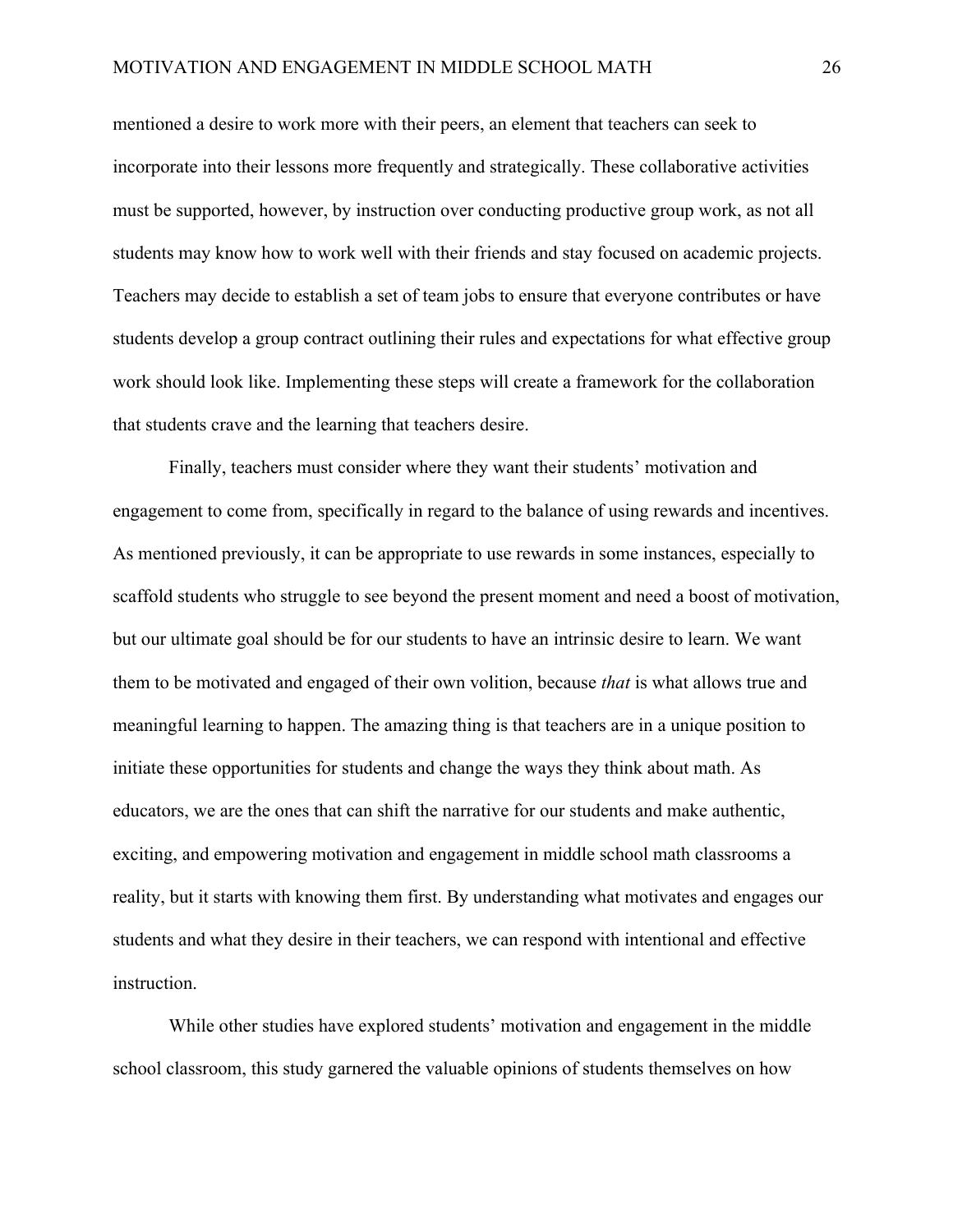teachers can better motivate and engage their students in math, especially in the context of postpandemic schooling. The results of my study have prompted me to think about further areas of research to explore. What suggestions do teachers have for addressing student motivation and engagement in middle school math classrooms, and how do those compare to the ideas mentioned by students? Will student motivation and engagement increase as we move further away from the pandemic/lockdown and students adjust back to normal schooling, and if so, why and/or how will that happen? How might the results for this study look different with participants of another age level? These are just a few of the questions that emerged from my findings.

As a result of the study, the student participants reflected and gained a better understanding of their levels of motivation and engagement in math as well as how teachers influence them. The educators who participated were able to think critically about their students' involvement in their classrooms, converse with other teachers about their experiences with student motivation and engagement since returning to school after COVID-19, and generate ideas about how to address any challenges related to these subjects. My hope is that this study will provide helpful insights and spark better informed critical thinking for other middle school math teachers who long to get their students engaged in class and make their teaching more meaningful and effective. Many concepts from this study can translate easily to other subjects, as well, making the results beneficial to the educational community as a whole.

Personally, this study allowed me to learn more about the many factors that affect middle school students' motivation and engagement in math and begin thinking of ways to intentionally respond to those so that my students are excited about math and invested in my future classroom. I will now walk into my career as an educator with the understanding that while my students' motivation and engagement levels are shaped by countless components of their lives, I have a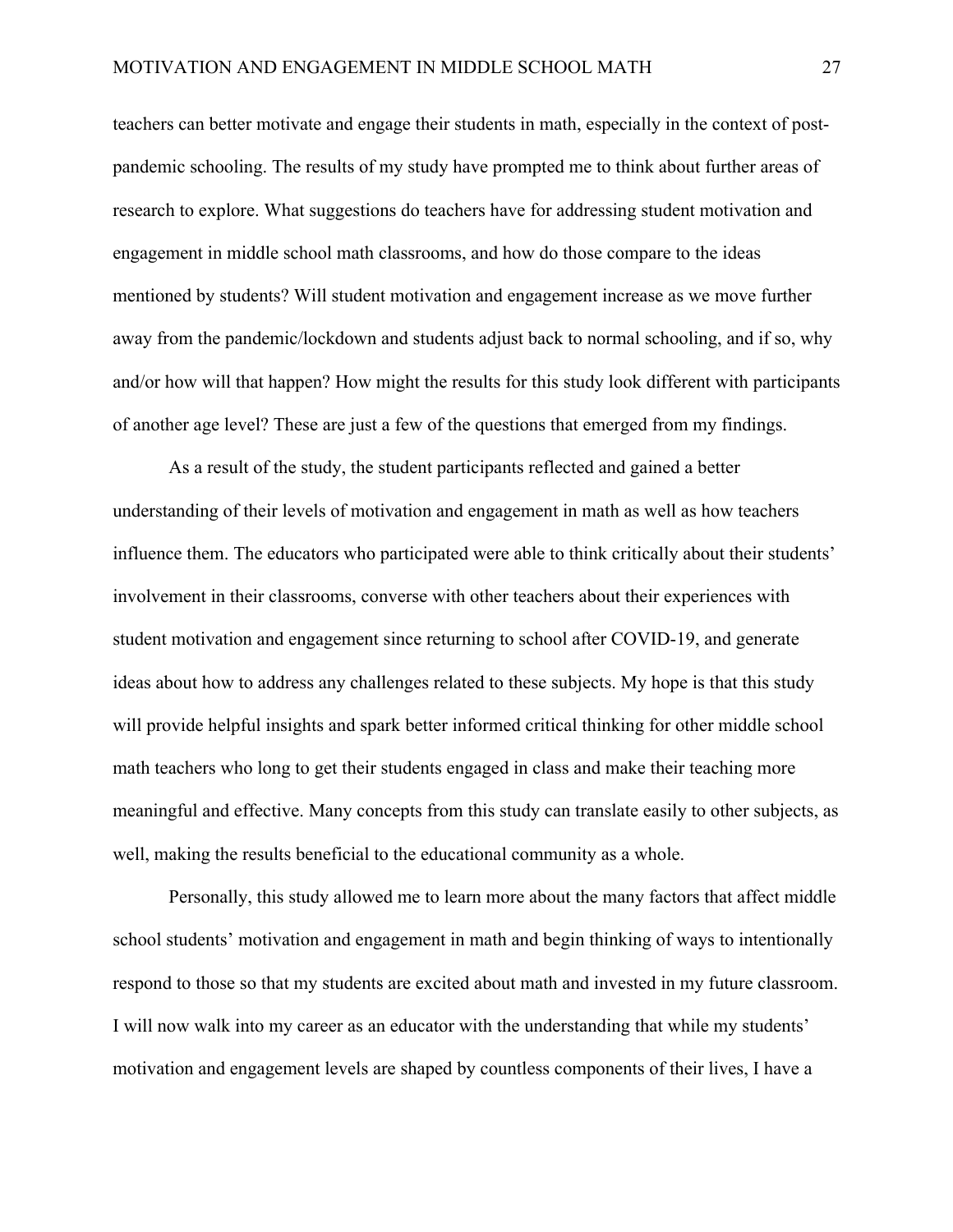role to play in calling them higher. I want to structure my classroom, my instruction, and my relationships with students to leverage their motivation and engagement for their good. With this action research as a key part of my background, I hope to make my instruction responsive to my students' needs and a source of a more meaningful math classroom for all.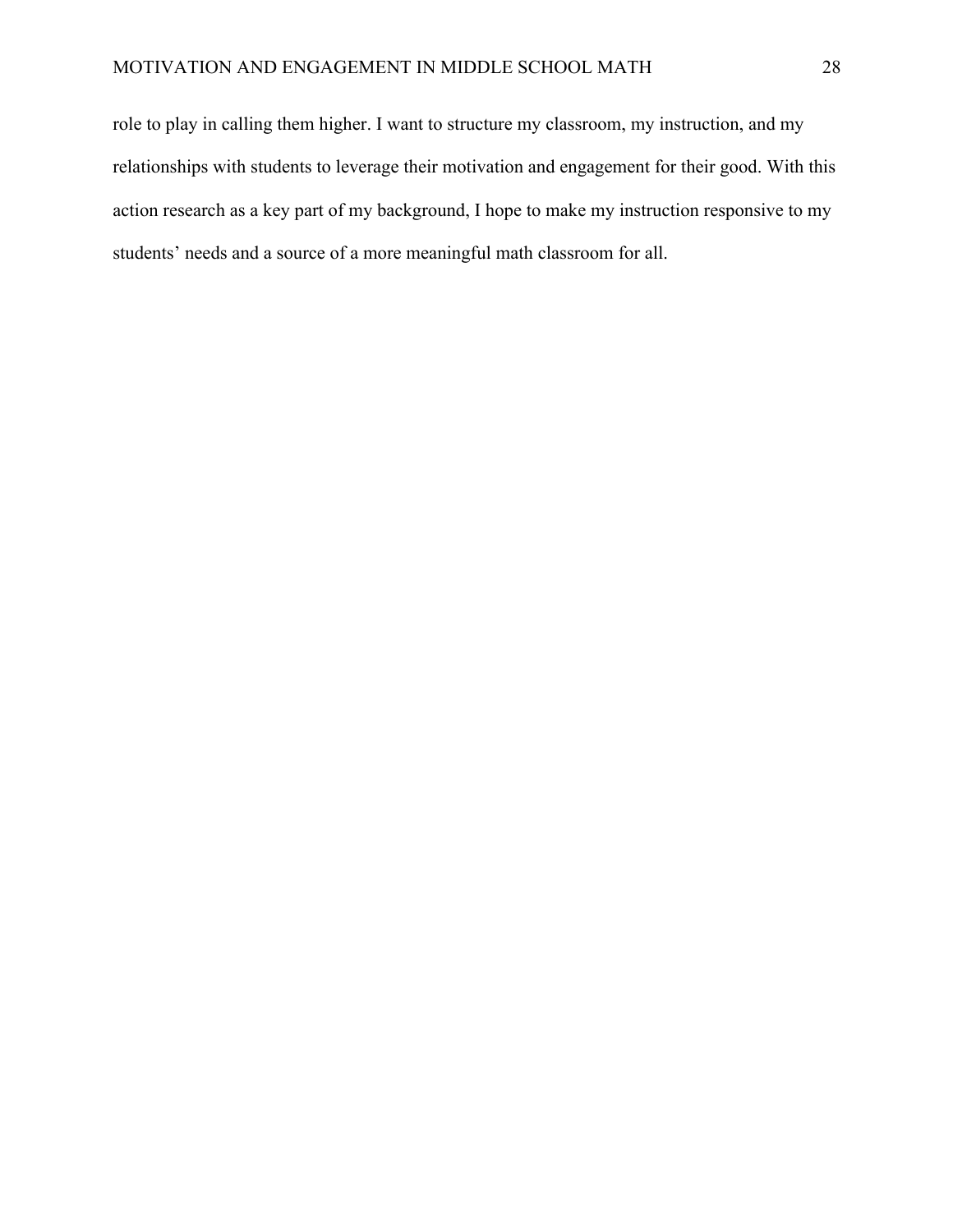#### **References**

- Cantú Ruiz, E. (2012). *Setting higher expectations: Motivating middle graders to succeed*. Association for Middle Level Education. https://www.amle.org/setting-higher-expectationsmotivating-middle-graders-to-succeed/
- Collie, R. J., Martin, A. J., Bobis, J., Way, J., & Anderson, J. (2019). How students switch on and switch off in mathematics: Exploring patterns and predictors of (dis)engagement across middle school and high school. *Educational Psychology, 39*(4), 489-509.

https://doi.org/10.1080/01443410.2018.1537480

- Hendricks, C. C. (2017). *Improving schools through action research: A reflective practice approach*  (4th ed.). Pearson.
- Hubbard, R. S., & Power, B. M. (2003). *The art of classroom inquiry: A handbook for teacherresearchers* (Rev. ed.). Heinemann.
- Jacobs, J. E., Lanza, S., Osgood, D. W., Eccles, J. S., & Wigfield, A. (2002). Changes in children's self-competence and values: Gender and domain differences across grades one through twelve. *Child Development*, *73*(2), 509–527. https://www-jstor-org.acu.idm.oclc.org/stable/3696372
- Kiefer, S. M., Alley, K. M, & Ellerbrock, C. R. (2015). Teacher and peer support for young adolescents' motivation, engagement, and school belonging. *Research in Middle Level Education Online, 38*(8), 1-18. https://doi.org/10.1080/19404476.2015.11641184
- Martin, A. J. (2021). *Motivation and engagement scale - high school: User manual.* Lifelong Achievement Group.
- Muller, C. (2001). The role of teacher caring in the teacher-student relationship for at-risk students. *Sociological Inquiry*, *71*(2), 241–255. https://doi.org/10.1111/j.1475-682X.2001.tb01110.x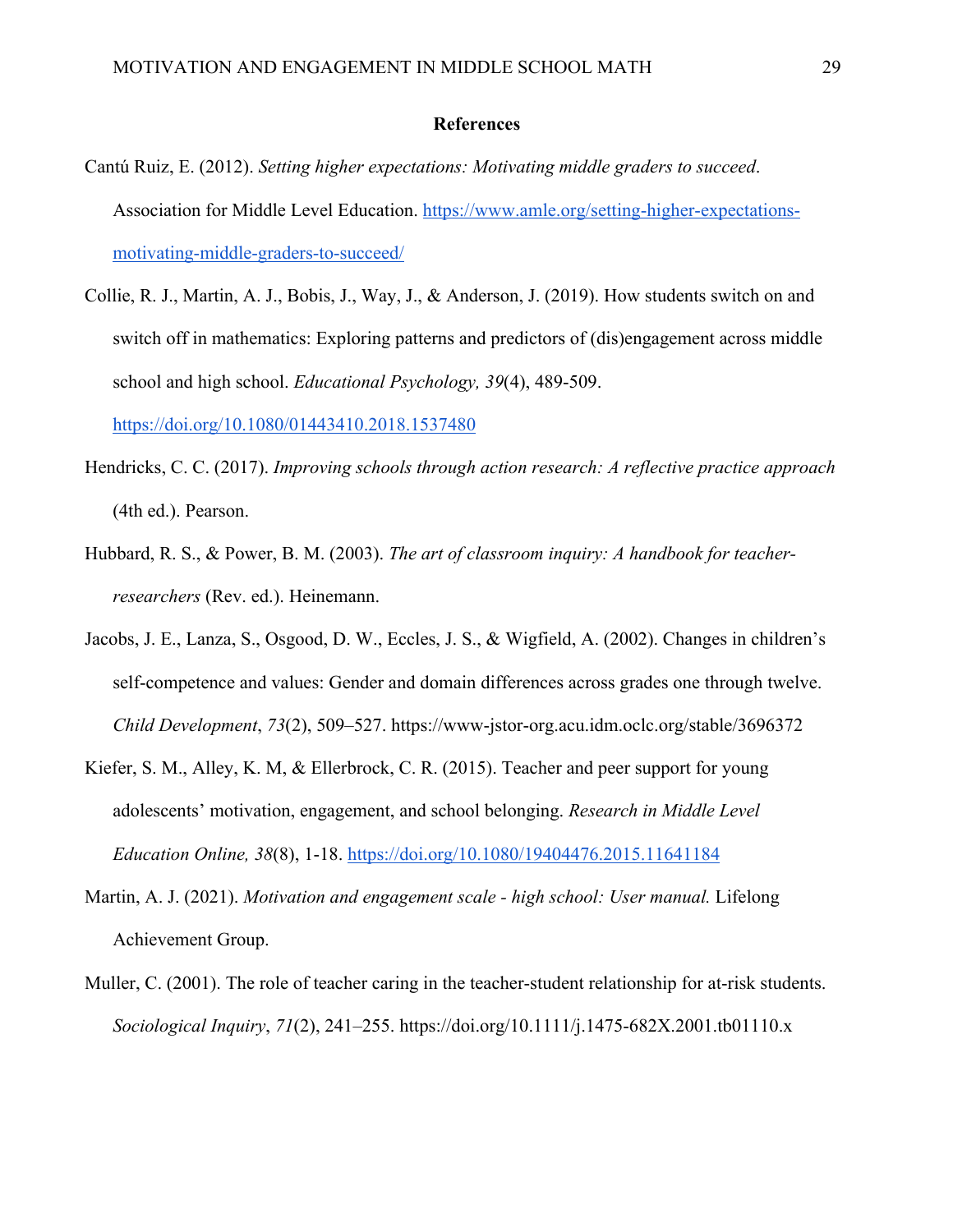- Nardi, E., & Steward, S. (2003). Is mathematics T.I.R.E.D? A profile of quiet disaffection in the secondary mathematics classroom. *British Educational Research Journal*, *29*(3), 345–367. https://www.jstor.org/stable/1502257
- Özkal, N. (2018). Relationship between students' math engagement and math teachers' motivational support. *Turkish Journal of Education, 7*(2), 86-98. https://doi.org/10.19128/turje.339944

Patton, M. (1990). *Qualitative evaluation and research methods* (2nd ed.). Sage Publications, Inc.

- Reeve, J. (2012). A self-determination theory perspective on student engagement. In S. L. Christenson et al. (eds.), *Handbook of Research on Student Engagement,* (pp. 149-172). Springer Science Business Media, LLC. https://doi.org/10.1007/978-1-4614-2018-7\_7
- Semeraro, C., Giofre, D., Coppola, G., Lucangeli, D., & Cassibba, R. (2020). The role of cognitive and non-cognitive factors in mathematics achievement: The importance of the quality of the student-teacher relationship in middle school. *PloS ONE*, *15*(4), 1–22. https://doi.org/10.1371/journal.pone.0231381
- Tracy, S. J. (2013). *Qualitative research methods: Collecting evidence, crafting analysis, communicating impact*. Wiley-Blackwell.
- Umarji, O., Dicke, A.-L., Safavian, N., Karabenick, S. A., & Eccles, J. S. (2021). Teachers caring for students and students caring for math: The development of culturally and linguistically diverse adolescents' math motivation. *Journal of School Psychology*, *84*, 32–48. https://doi.org/10.1016/j.jsp.2020.12.004
- Wilkie, K. J., & Sullivan, P. (2018). Exploring intrinsic and extrinsic motivational aspects of middle school students' aspirations for their mathematics learning. *Educational Studies in Mathematics*, *97*(3), 235–254. https://doi.org/10.1007/s10649-017-9795-y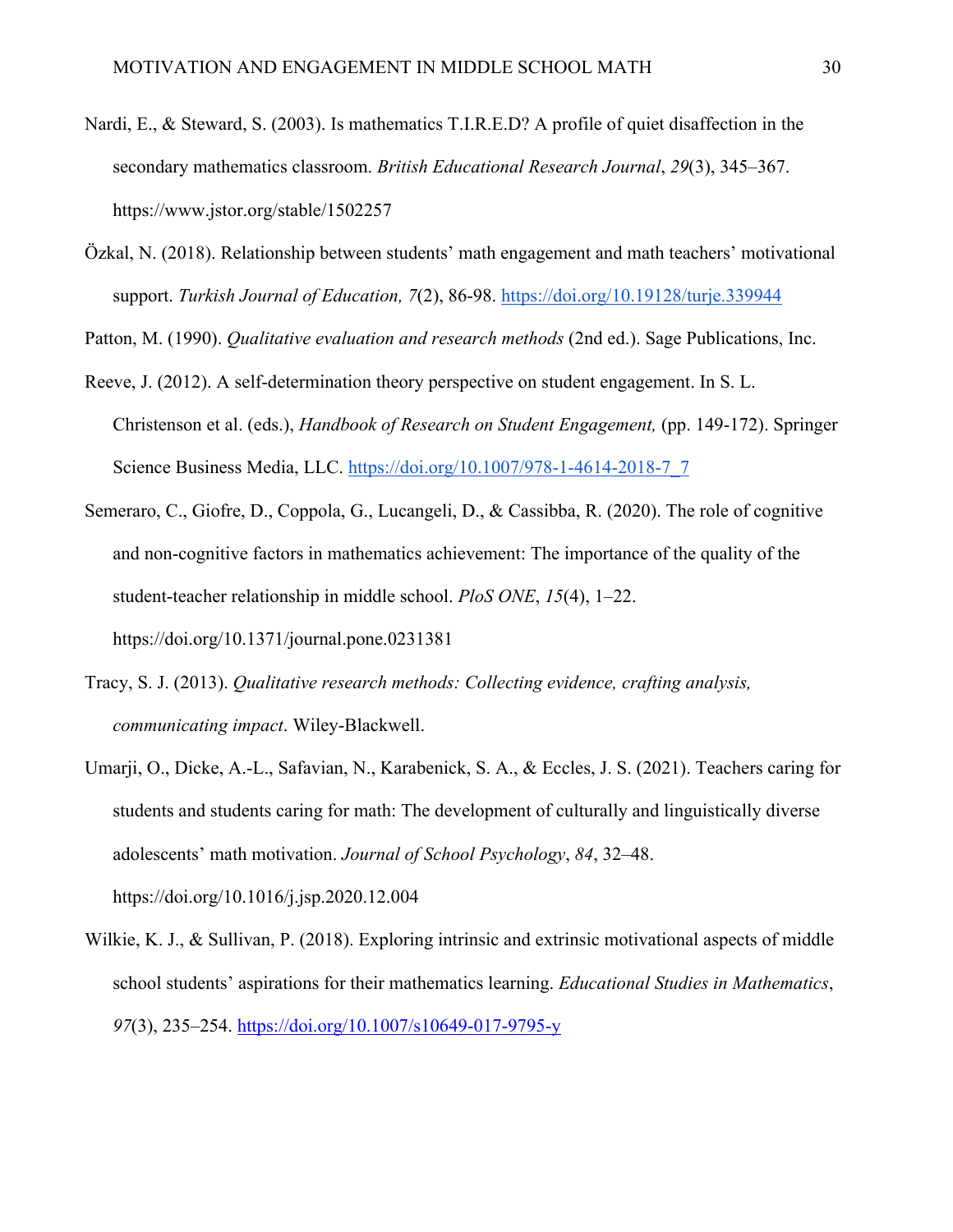Vygotsky, L. S. (1978). *Mind in society: The development of higher psychological processes.* 

Harvard University Press.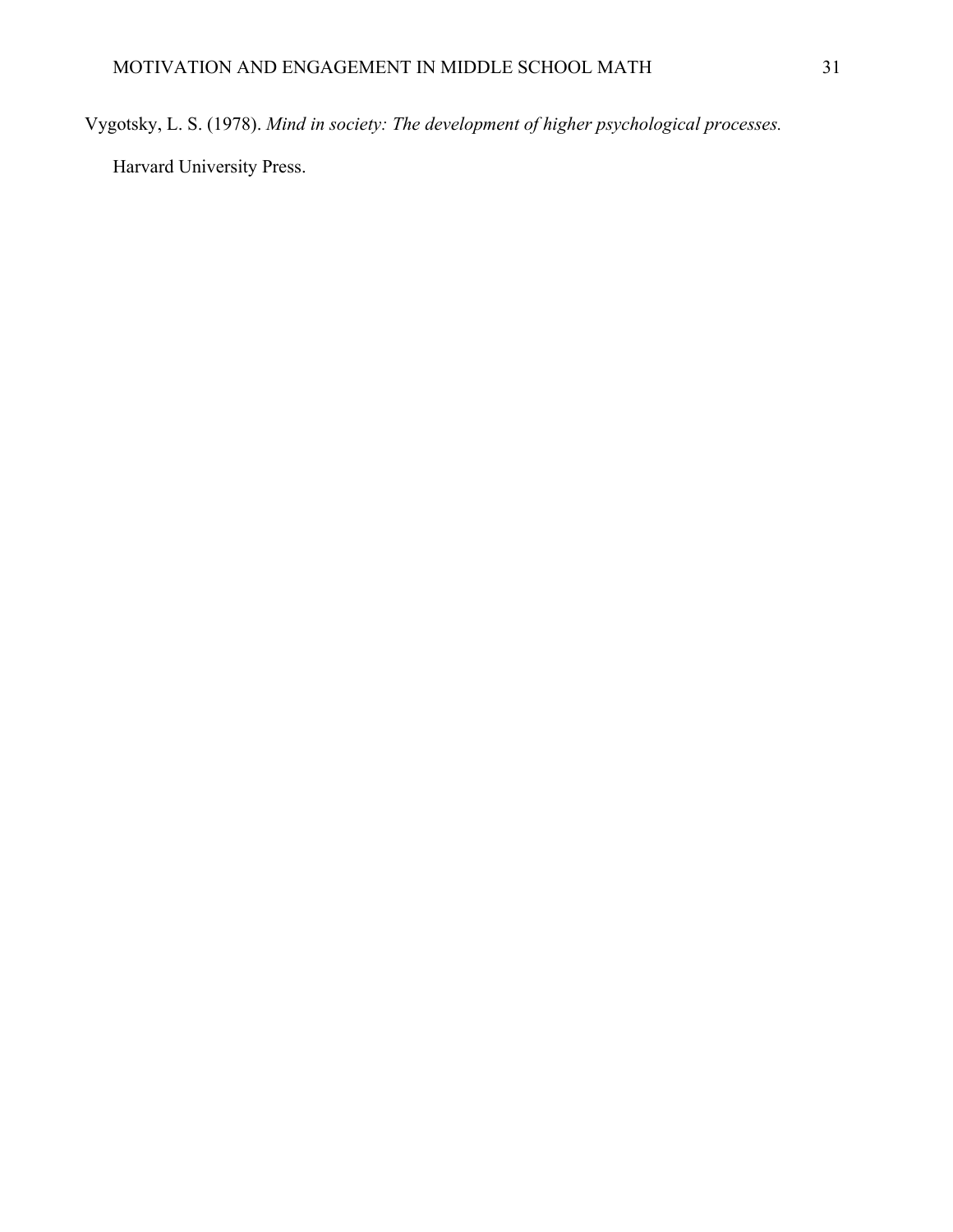## **Appendix A**

## **MES-HS Information**

Due to protection under copyright law, the Motivation and Engagement Scale – High School (MES-HS) cannot be re-printed in this manuscript. To access more information about the survey and view example questions, please visit the company's website, linked below.

https://lifelongachievement.com/products/motivation-and-engagement-scale-high-school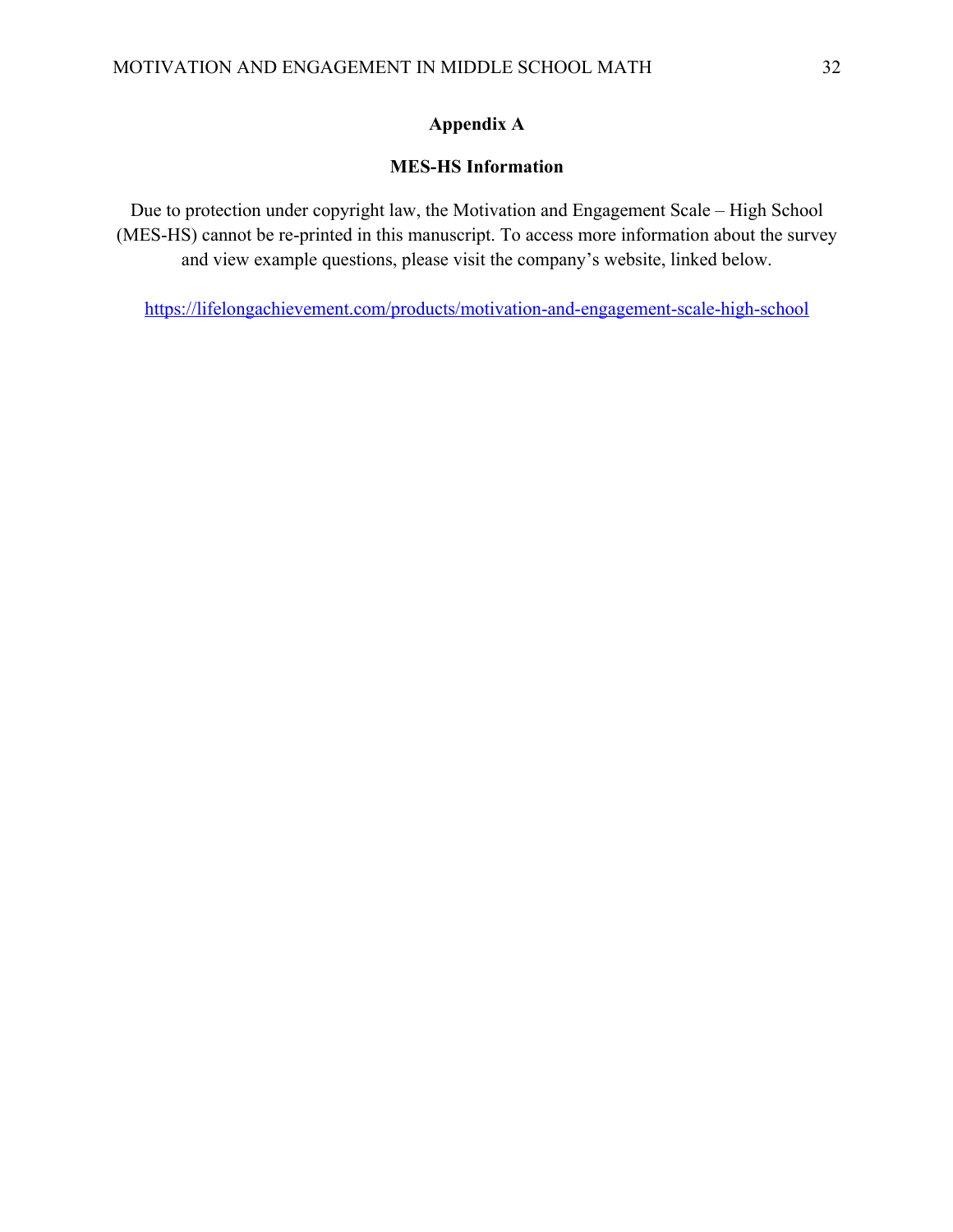### **Appendix B**

### **Student Interview Protocol**

Tell me about your experiences in math. How would you describe your relationship with math?

How would you describe your motivation and engagement in the math classroom?

What motivates you in the math classroom? What de-motivates you in the math classroom?

Tell me about the role of the teacher in your motivation in math.

How can teachers motivate students? How would you like to be motivated by teachers?

When are you most engaged in math? When are you least engaged in math?

How can teachers better engage students in math? What can teachers do that would engage more middle school students in math?

Tell me about your experience in math class in middle school since the start of the pandemic.

Describe your ideal math classroom. Where would you flourish and be most motivated and engaged?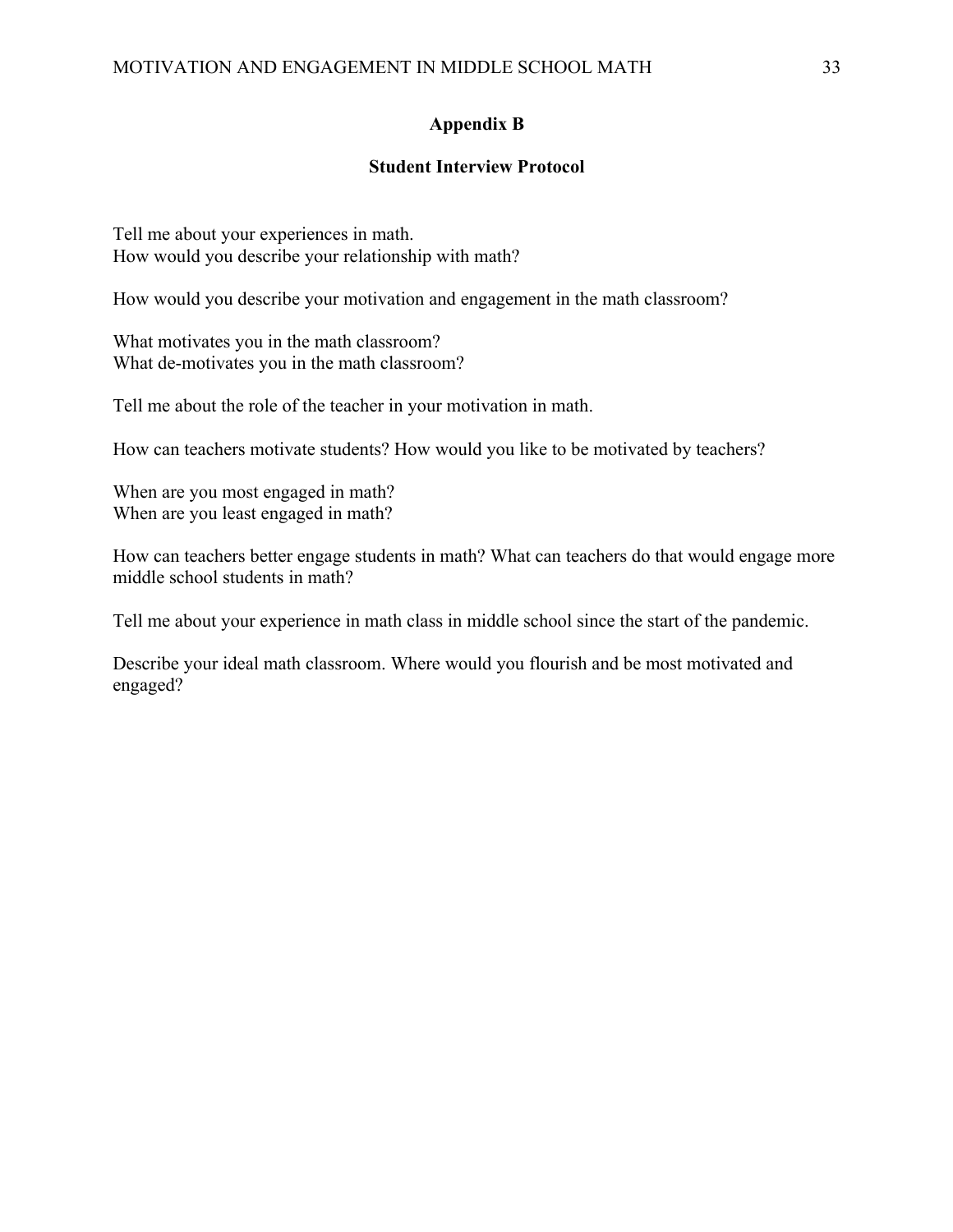## **Appendix C**

### **Teacher Focus Group Protocol**

What is your teaching background? Traditional teacher training or alternate certification? What are you certified in? How long have you been teaching for? How long have you been at Madison?

Tell me about student motivation and engagement in your classroom this school year (2021- 2022).

What do you think motivates students? What de-motivates them?

How do you currently motivate students to do math?

What have you found to be most helpful in engaging students in the math classroom? What have you found to be least helpful in engaging students in the math classroom?

How do you currently engage students in math?

Have you changed your teaching to better motivate or engage students in your class? If so, how? What happened as a result of that change?

Tell me about your experiences with student motivation and engagement in your math classroom since February 2020. What about last year when you operated under a hybrid instructional model (some online, some in person)? Have you experienced any challenges with the changes caused by the pandemic? Any victories? If so, what?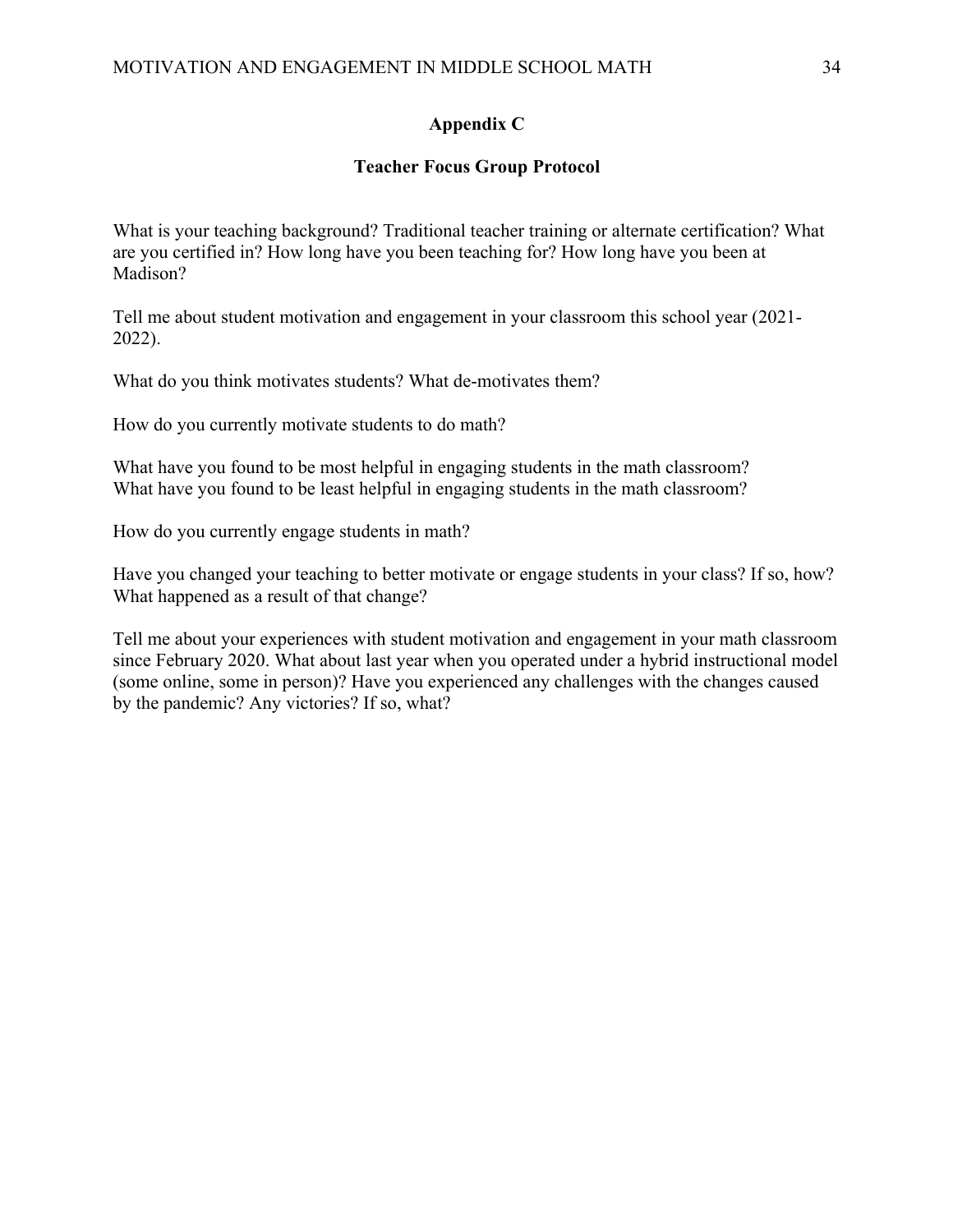# **Appendix D**

## **Codebook**

| Code                        | Level          | <b>Description</b>                                                                                  | <b>Example</b>                                                                                                                                                                                                                                                                                                                                                                |
|-----------------------------|----------------|-----------------------------------------------------------------------------------------------------|-------------------------------------------------------------------------------------------------------------------------------------------------------------------------------------------------------------------------------------------------------------------------------------------------------------------------------------------------------------------------------|
| <b>Intrinsic Motivators</b> | $\overline{2}$ | <b>Motivation factors</b><br>stemming from<br>students' personal<br>perspective,<br>experience, and | N/A                                                                                                                                                                                                                                                                                                                                                                           |
|                             |                | perceptions                                                                                         |                                                                                                                                                                                                                                                                                                                                                                               |
| <b>Enjoyment Level</b>      | $\mathbf{1}$   | Students' natural<br>enjoyment of math as<br>a subject                                              | "I do it to get it done<br>and over with. I hate<br>it, to be honest."                                                                                                                                                                                                                                                                                                        |
| Relevance                   | $\mathbf 1$    | Students' perceptions<br>of math's relevance<br>and usefulness for<br>their daily lives/future      | "And I know we will<br>need to know how to<br>use some things for<br>future jobs and stuff.<br>But like, I want to be<br>a therapist, so like, I<br>don't think that's<br>gonna, you know,<br>abide to me or<br>whatever."                                                                                                                                                    |
| Self-Perceptions            | $\mathbf{1}$   | Students' perceptions<br>of their own abilities<br>in math                                          | "I'm not good. I suck<br>[at math]."                                                                                                                                                                                                                                                                                                                                          |
| <b>Success</b>              | $\mathbf{1}$   | <b>Students</b><br>experiencing success<br>and mastery in math                                      | "Success. I think<br>success motivates<br>students. [Pause] I<br>think that's the key to<br>motivation. Um I<br>don't think there's<br>anything that<br>motivates like<br>success. But, um,<br>especially if you can<br>get a student to try<br>something really,<br>really hard that's<br>difficult and then they<br>can understand or<br>achieve it, that's<br>motivating." |
| Struggle                    | $\mathbf{1}$   | <b>Students</b><br>experiencing struggle<br>and difficulty in math                                  | "I don't understand<br>anything and like,<br>sometimes whenever<br>I see that up on the<br>board, I don't                                                                                                                                                                                                                                                                     |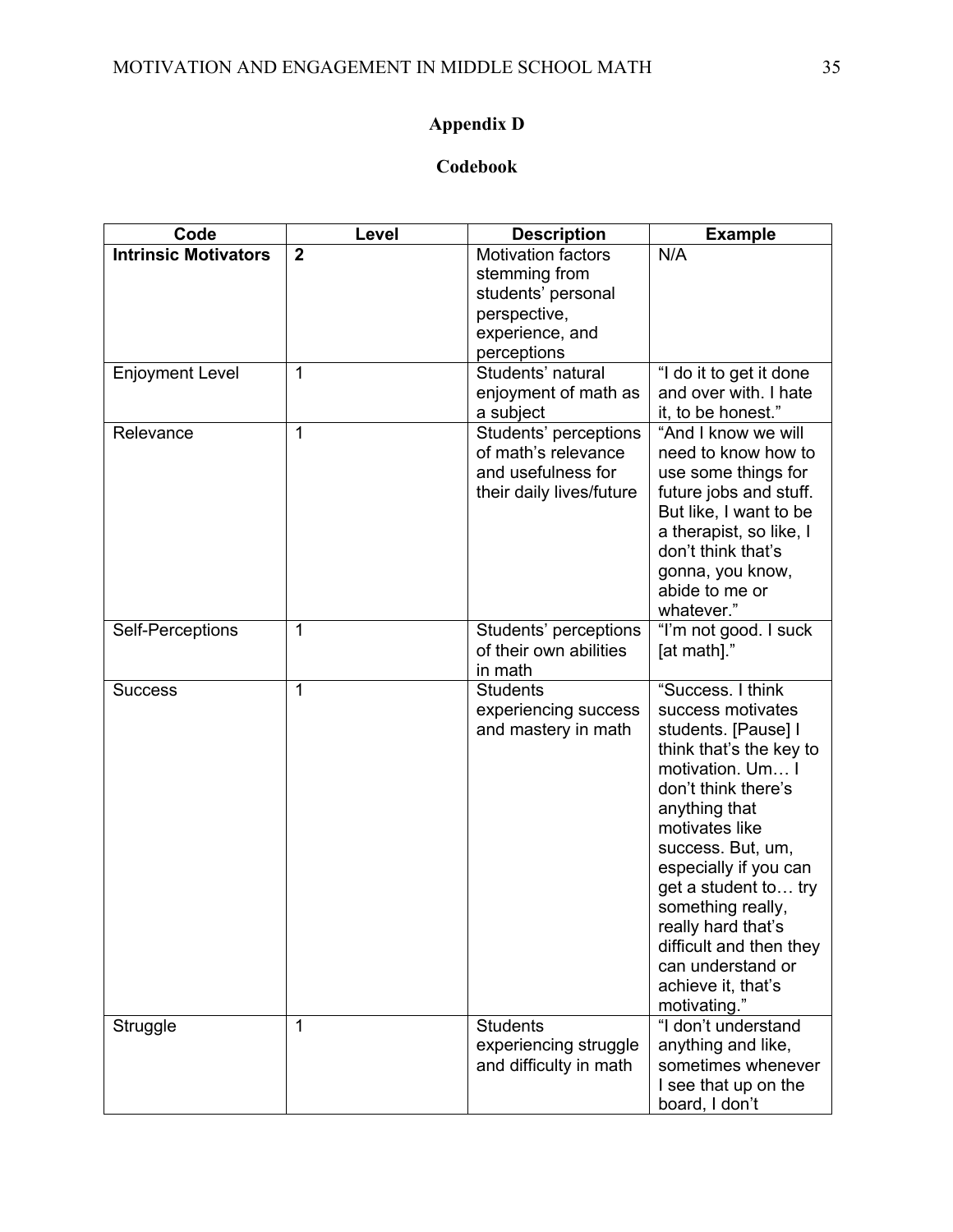|                                        |              |                                                                                                                               | understand it at all,<br>so I sort of just, don't<br>really try on it<br>because if I try or<br>don't try, I just don't<br>understand, so I can't<br>get it right either<br>way."                                                                                                                                                 |
|----------------------------------------|--------------|-------------------------------------------------------------------------------------------------------------------------------|-----------------------------------------------------------------------------------------------------------------------------------------------------------------------------------------------------------------------------------------------------------------------------------------------------------------------------------|
| <b>Extrinsic Motivators</b>            | $\mathbf{2}$ | <b>Motivation factors</b><br>that emerge from<br>people, pressures,<br>and situations<br>outside of the<br>students           | N/A                                                                                                                                                                                                                                                                                                                               |
| Motivated to Pass/Go<br>to High School | 1            | Students' motivation<br>to do math to pass<br>eighth grade, go to<br>high school, and<br>eventually pursue<br>college/careers | "I want to go to high<br>school and go to<br>college that's why I<br>want to get good<br>grades."                                                                                                                                                                                                                                 |
| Approval of Others                     | 1            | Students' motivation<br>to please and meet<br>others' expectations                                                            | "I also don't want to<br>disappoint my dad<br>and stepmom. Like,<br>disappointing them is<br>like the worst thing.<br>It's worse than them<br>being mad at me. If I<br>do something bad<br>and they're like, "I'm<br>not mad, I'm just<br>disappointed," I feel<br>like that's just a<br>different level of like<br>[inaudible]." |
| <b>Distractions</b>                    | $\mathbf{2}$ | Factors that take<br>away from students'<br>focus and learning in<br>the classroom                                            | "I don't really, like I<br>can do the work if I<br>actually pay<br>attention. But<br>whenever, like stuff<br>is going on, it kind of<br>catches my<br>attention."                                                                                                                                                                 |
| Phones as<br><b>Distractions</b>       | 1            | Cell phones (and the<br>apps on them) as<br>sources of distraction                                                            | "But I think we're<br>trying to engage<br>students, and many<br>times, when you<br>have that competition<br>between the cell<br>phone, a lot of times,<br>you're never gonna                                                                                                                                                      |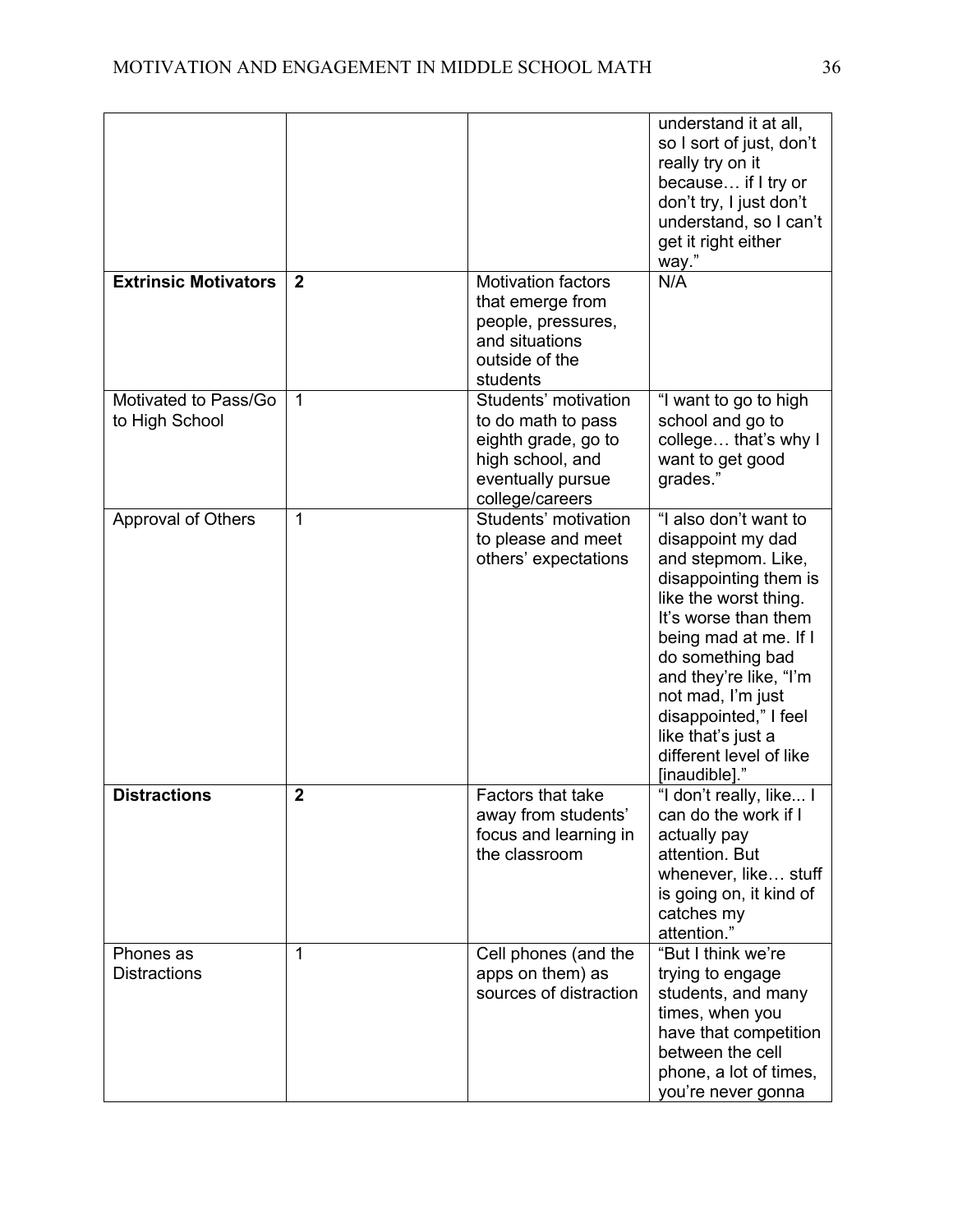|                            |              |                                                                                                                                                                                                | win."                                                                                                                                                                                                                                                                                                                                                        |
|----------------------------|--------------|------------------------------------------------------------------------------------------------------------------------------------------------------------------------------------------------|--------------------------------------------------------------------------------------------------------------------------------------------------------------------------------------------------------------------------------------------------------------------------------------------------------------------------------------------------------------|
| Distractions from<br>Peers | $\mathbf{1}$ | Talking, actions, and<br>behaviors of other<br>students as sources<br>of distraction                                                                                                           | "Sometimes, it's kind<br>of hard with a bunch<br>of people in there,<br>like, messing around,<br>so it's sometimes<br>hard to learn in there.<br>Well, most of the<br>time, when they're<br>gone, it's really<br>easy."                                                                                                                                      |
| Bad Mood/Bad Day           | 1            | Students struggling in<br>school due to being<br>in a bad mood or<br>having a bad day                                                                                                          | "Or whenever, like,<br>like I said before, if<br>I'm ever like, in a bad<br>mood or I'm upset<br>about something.<br>There's certain points<br>in my anger to where<br>like, if I'm really upset<br>with something, I'll<br>start breaking things.<br>Or like, I'll start<br>banging my fists on<br>the table, or I'll start<br>cussing people out,<br>like" |
| Trauma                     | 1            | Trauma (including<br>but not limited to past<br>experiences, family<br>situations, financial<br>concerns, and other<br>crises) affecting<br>students' motivation<br>and engagement in<br>class | "trauma, family<br>stress, lack of needs<br>being met, lack of<br>family structure,<br>breakdown of the<br>family unit,<br>breakdown of<br>physical level-<br>activity level-all<br>those things."                                                                                                                                                           |
| Impacts of COVID           | $\mathbf{2}$ | COVID-19 as a<br>source of key factors<br>affecting students'<br>motivation,<br>engagement, and<br>learning                                                                                    | "COVID made it even<br>harder because of<br>online learning.<br>And it's a lot harder<br>to learn online,<br>because the teachers<br>can't really teach as<br>well as they can in<br>person."                                                                                                                                                                |
| Learning Loss              | $\mathbf 1$  | Loss of learning due<br>to loss of instructional<br>time, changes in<br>learning methods,<br>and stress                                                                                        | "And whenever I cam<br>back from being<br>online, I didn't learn<br>anything, so I was<br>also--I didn't                                                                                                                                                                                                                                                     |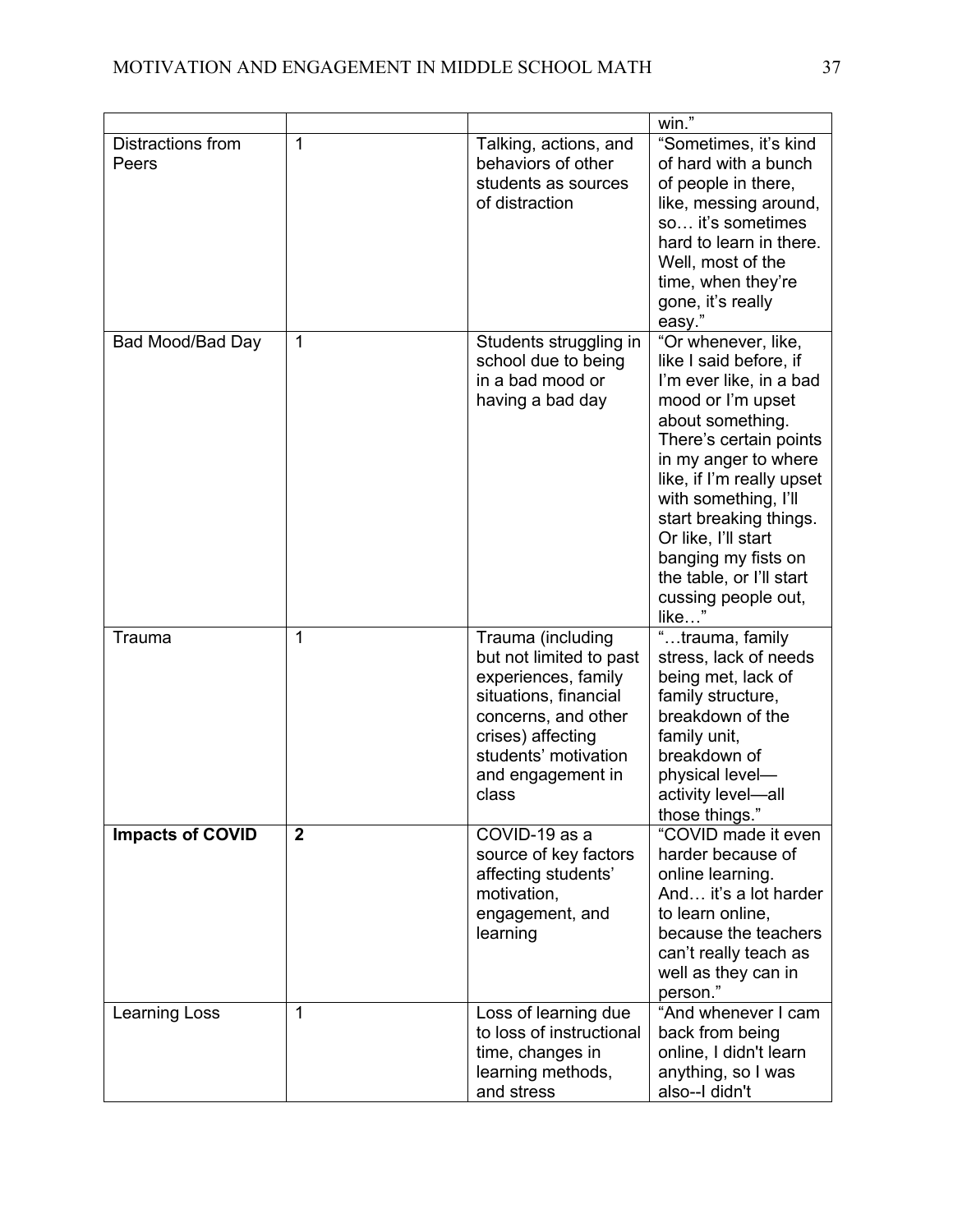|                                                                 |                |                                                                                                                                                          | understand anything<br>when I got here So<br>that put me behind a<br>lot."                                                                                                                                                                                                                                                                                                                                                                                                                                                  |
|-----------------------------------------------------------------|----------------|----------------------------------------------------------------------------------------------------------------------------------------------------------|-----------------------------------------------------------------------------------------------------------------------------------------------------------------------------------------------------------------------------------------------------------------------------------------------------------------------------------------------------------------------------------------------------------------------------------------------------------------------------------------------------------------------------|
| <b>Loss of Structure</b><br>Through School from<br><b>COVID</b> | $\mathbf{1}$   | Students' loss of<br>structure due to<br>school lockdowns<br>and distance learning                                                                       | "So they've gone a<br>year and a half<br>without any type of<br>structure whatsoever<br>because school was<br>their only structure."                                                                                                                                                                                                                                                                                                                                                                                        |
| Forgetting "How to<br>Student" Due to<br><b>COVID</b>           | $\mathbf{1}$   | Students' loss of<br>classroom<br>skills/expectations<br>after time out of<br>school                                                                     | "And I feel like<br>some of them<br>especially the ones<br>that weren't in school<br>last year they have<br>forgotten how to be a<br>student. And they<br>have forgotten how<br>you're supposed to<br>act at school and,<br>you know, you're<br>supposed to WORK<br>when you're in class,<br>not just, you know,<br>you're not in class so<br>you can sit and visit<br>with your friends,<br>you're in class to get<br>your work done. And<br>I, I feel like, some of<br>them are just<br>they're struggling<br>with that." |
| Students' Hunger for<br>Interaction                             | 1              | Students' increased<br>desire for interaction<br>with their peers after<br>the lockdown, leading<br>to increased<br>talking/distractions<br>during class | "I call it number one,<br>cell phones, and<br>number two, COVID.<br>And what did they<br>do? They increase<br>loneliness. They<br>increase isolation.<br>Ummm they don't<br>encourage<br>community, and they<br>don't encourage<br>togetherness and<br>human contact,<br>which I feel like you<br>ultimately need."                                                                                                                                                                                                         |
| <b>Teacher Assistance</b>                                       | $\overline{2}$ | Students' desire to<br>receive assistance                                                                                                                | N/A                                                                                                                                                                                                                                                                                                                                                                                                                                                                                                                         |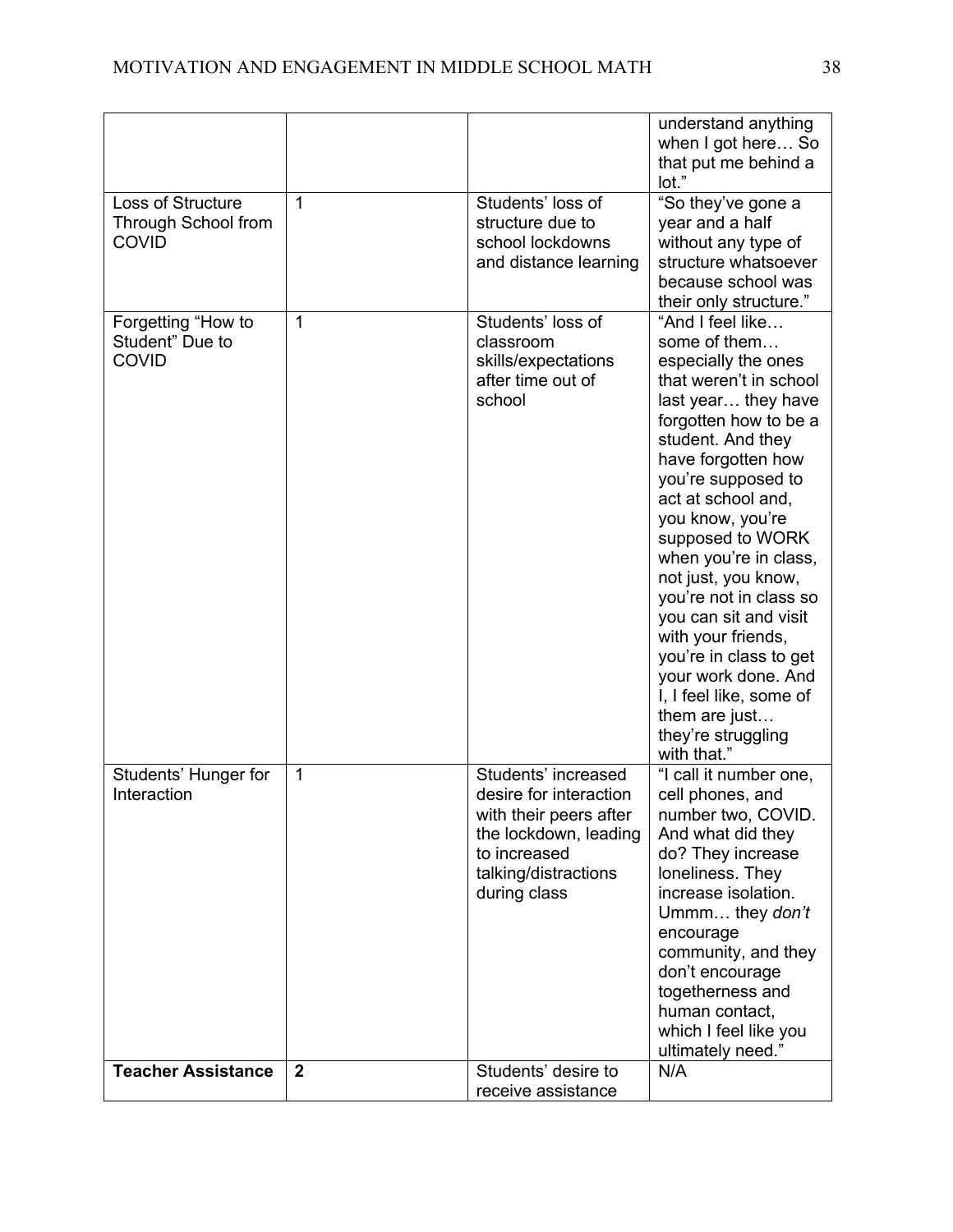|                                     |                | from their teachers                                                                                                     |                                                                                                                                                                                                                                                                |
|-------------------------------------|----------------|-------------------------------------------------------------------------------------------------------------------------|----------------------------------------------------------------------------------------------------------------------------------------------------------------------------------------------------------------------------------------------------------------|
| Help from Teacher                   | $\mathbf{1}$   | Teachers providing<br>one-on-one help on<br>specific problems<br>and concepts                                           | "I've gotten a lot<br>more understanding,<br>too, 'cause like,<br>teachers here are<br>willing to sit down<br>one-on-one and help<br>$me$ "                                                                                                                    |
| Teacher<br>Explanations             | 1              | Teachers giving<br>thorough<br>explanations of<br>content that students<br>misunderstand                                | "Um, just by<br>explaining it a little<br>better. Like, once you<br>get it done and over<br>with, if people have<br>questions or like,<br>whatever explain it<br>like, in a more<br>detailed way and<br>like um help<br>them anytime they<br>need help. Yeah." |
| Lesson Style &<br><b>Activities</b> | $\overline{2}$ | Intentional planning<br>and structuring of the<br>style of and activities<br>in a math lesson to<br>increase engagement | N/A                                                                                                                                                                                                                                                            |
| Make It a Game                      | 1              | Incorporating games,<br>competitions, and fun<br>challenges into class                                                  | "If you turn it into a<br>game, they'll actually<br>focus."                                                                                                                                                                                                    |
| <b>Working with Friends</b>         | $\mathbf{1}$   | Students' desire to<br>work with and get<br>help from peers for<br>boosted engagement<br>and understanding              | "I work better<br>whenever I'm with<br>people I'm actually,<br>like, close with, than I<br>do by myself. I've<br>noticed that."                                                                                                                                |
| Classroom<br>Technology             | 1              | Increased<br>engagement with use<br>of classroom<br>technology such as<br>Chromebooks                                   | "One of the things<br>that would help is to<br>have technology. It<br>just helps! It just<br>helps."                                                                                                                                                           |
| <b>Incentives</b>                   | $\overline{2}$ | Providing incentives<br>to motivate students                                                                            | N/A                                                                                                                                                                                                                                                            |
| Material<br>Incentives/Goals        | $\mathbf{1}$   | Setting goals, giving<br>prizes, and providing<br>incentives to motivate<br>students                                    | "Give prizes or make<br>a goal. Like, if<br>everybody passes<br>the six weeks, like,<br>throw maybe a little<br>party or something<br>like that, or give like,<br>a movie day on the<br>first day of the six                                                   |